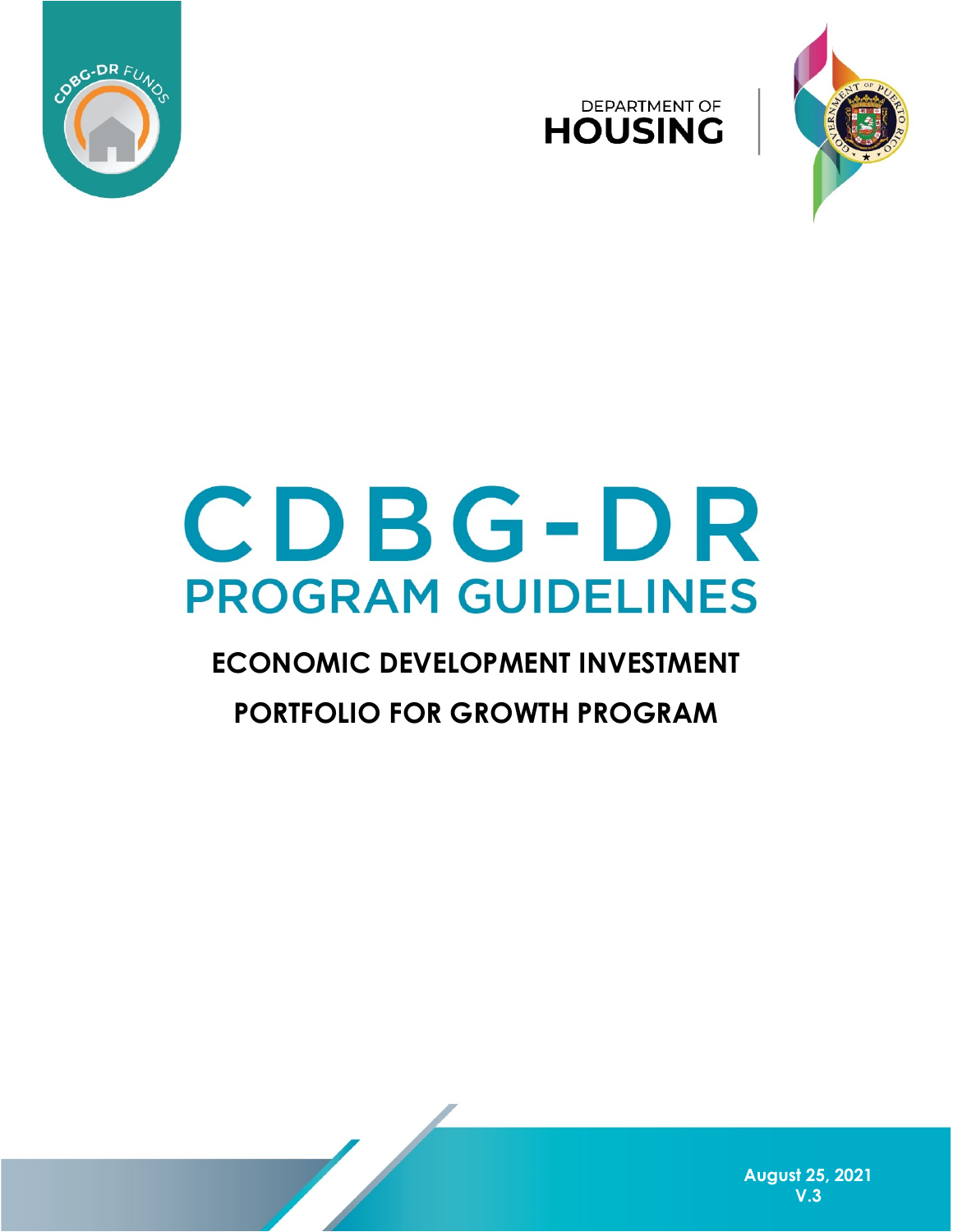**This page was intentionally left blank.**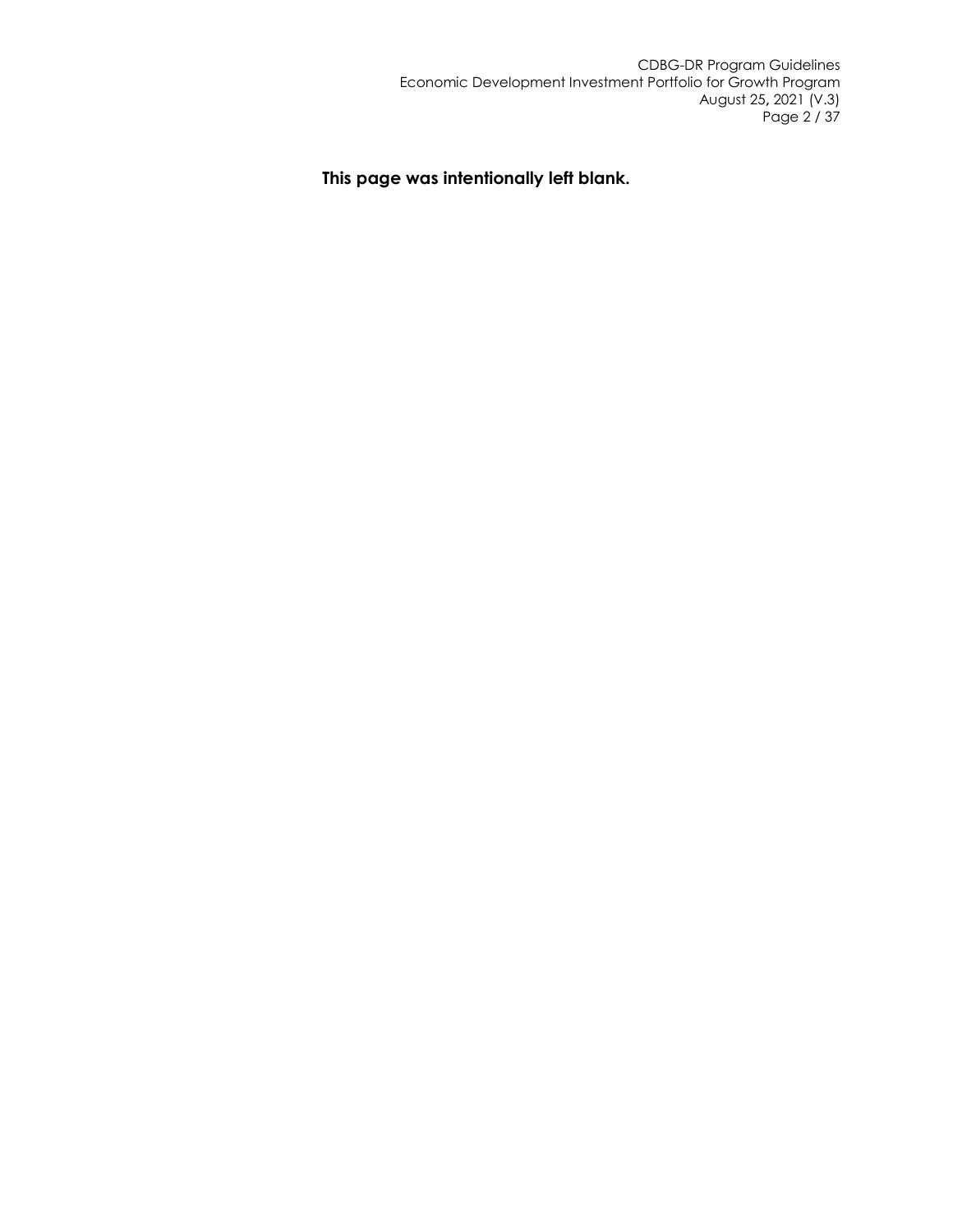## PUERTO RICO DEPARTMENT OF HOUSING CDBG-DR PROGRAM GUIDELINES **ECONOMIC DEVELOPMENT INVESTMENT PORTFOLIO FOR GROWTH PROGRAM**

VERSION CONTROL

| <b>VERSION</b><br><b>NUMBER</b> | <b>DATE REVISED</b>      | <b>DESCRIPTION OF REVISIONS</b>                                                                                                                                                                                                                                                                                                                                                                                                                           |
|---------------------------------|--------------------------|-----------------------------------------------------------------------------------------------------------------------------------------------------------------------------------------------------------------------------------------------------------------------------------------------------------------------------------------------------------------------------------------------------------------------------------------------------------|
|                                 | <b>December 18, 2020</b> | <b>Original Version</b>                                                                                                                                                                                                                                                                                                                                                                                                                                   |
| $\mathbf{2}$                    | <b>August 2, 2021</b>    | Edits were made throughout the document. Revision to<br>Objective: Roles section to include Evaluation<br>Committee; Key Definitions; Program Description;<br>Eligibility; Eligible Entities; Eligible Costs;<br>Program<br>Underwriting Criteria; Partial Loan Forgiveness;<br><b>Application Process; Expression of Interest Question (re</b><br>named); Application Review Process; Duplication of<br>Benefits sections. All edits are marked in gray. |
| 3                               | August 25, 2021          | <b>Revision to Program Eligibility, Partial Loan Forgiveness</b><br>and Underwriting Criteria. All edits are marked in gray.                                                                                                                                                                                                                                                                                                                              |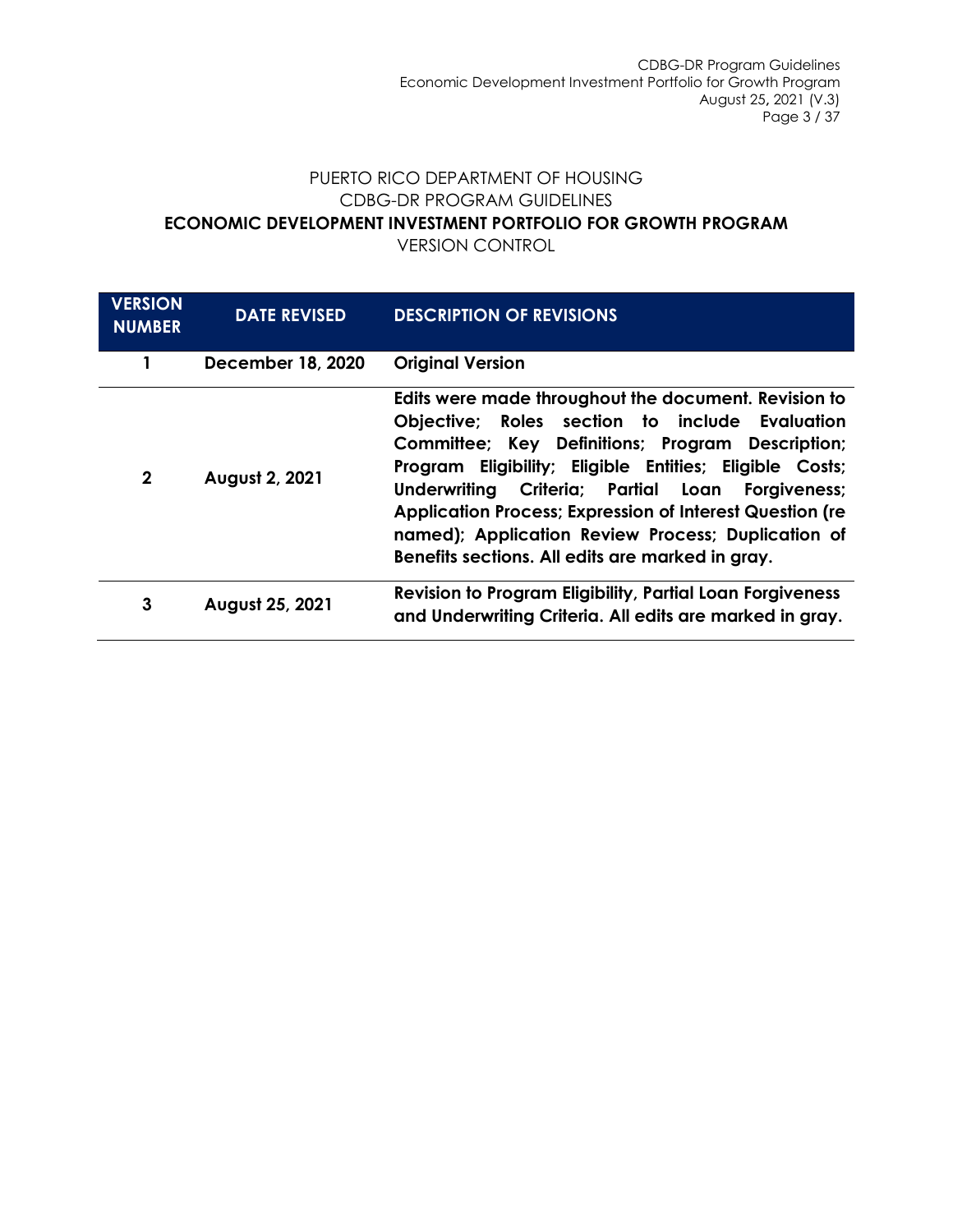## **Table of Contents**

|             | 1.1   |                                                                                   |
|-------------|-------|-----------------------------------------------------------------------------------|
|             | 1.2   |                                                                                   |
|             | 1.3   |                                                                                   |
| $\mathbf 2$ |       |                                                                                   |
| 3           |       |                                                                                   |
| 4           |       |                                                                                   |
|             | 4.1   |                                                                                   |
|             | 4.2   |                                                                                   |
|             | 4.3   |                                                                                   |
|             | 4.4   |                                                                                   |
|             | 4.5   |                                                                                   |
|             | 4.6   |                                                                                   |
| 5           |       |                                                                                   |
| 6           |       |                                                                                   |
|             | 6.1   |                                                                                   |
|             | 6.2   |                                                                                   |
|             | 6.2.1 |                                                                                   |
|             | 6.3   |                                                                                   |
|             | 6.3.1 |                                                                                   |
|             | 6.3.2 |                                                                                   |
| 7           |       |                                                                                   |
| 8           |       |                                                                                   |
| 9           |       |                                                                                   |
|             | 9.1   |                                                                                   |
| 10          |       |                                                                                   |
|             | 10.1  |                                                                                   |
|             | 10.2  | Section 504, Americans with Disabilities Act, and Equal Employment Opportunity 25 |
|             | 10.3  |                                                                                   |
|             | 10.4  |                                                                                   |
| 11          |       |                                                                                   |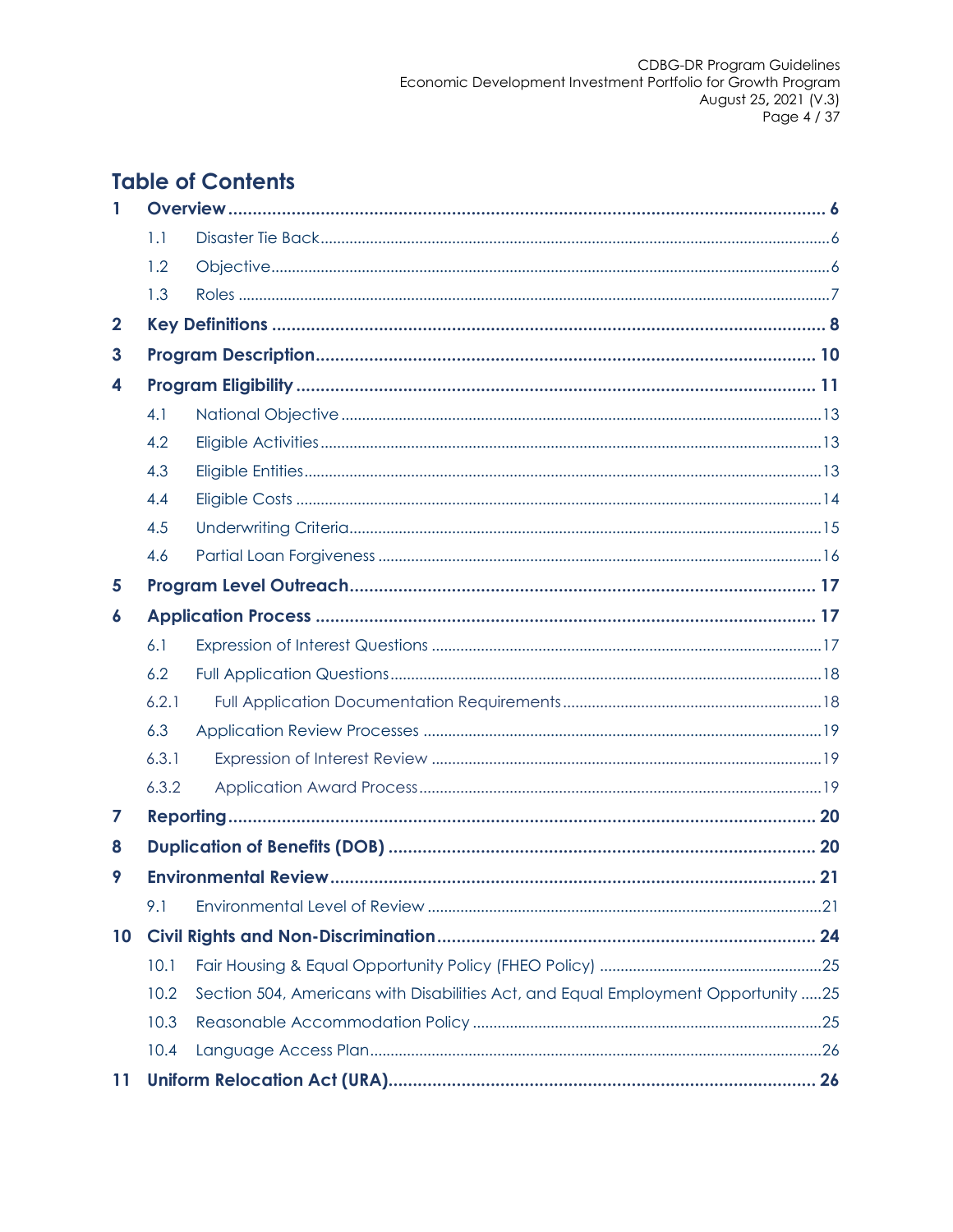| 12 |                                                               |  |  |
|----|---------------------------------------------------------------|--|--|
| 13 |                                                               |  |  |
| 14 |                                                               |  |  |
| 15 |                                                               |  |  |
| 16 | Program-Based Reconsideration and/or Administrative Review 28 |  |  |
|    | 16.1                                                          |  |  |
|    | 16.2                                                          |  |  |
| 17 |                                                               |  |  |
| 18 |                                                               |  |  |
|    | 18.1                                                          |  |  |
|    | 18.2                                                          |  |  |
|    | 18.3                                                          |  |  |
|    | 18.4                                                          |  |  |
|    | 18.5                                                          |  |  |
|    | 18.6                                                          |  |  |
|    | 18.7                                                          |  |  |
|    | 18.8                                                          |  |  |
|    | 18.9                                                          |  |  |
|    | 18.10                                                         |  |  |
|    | 18.11                                                         |  |  |
|    |                                                               |  |  |
| 19 |                                                               |  |  |
| 20 |                                                               |  |  |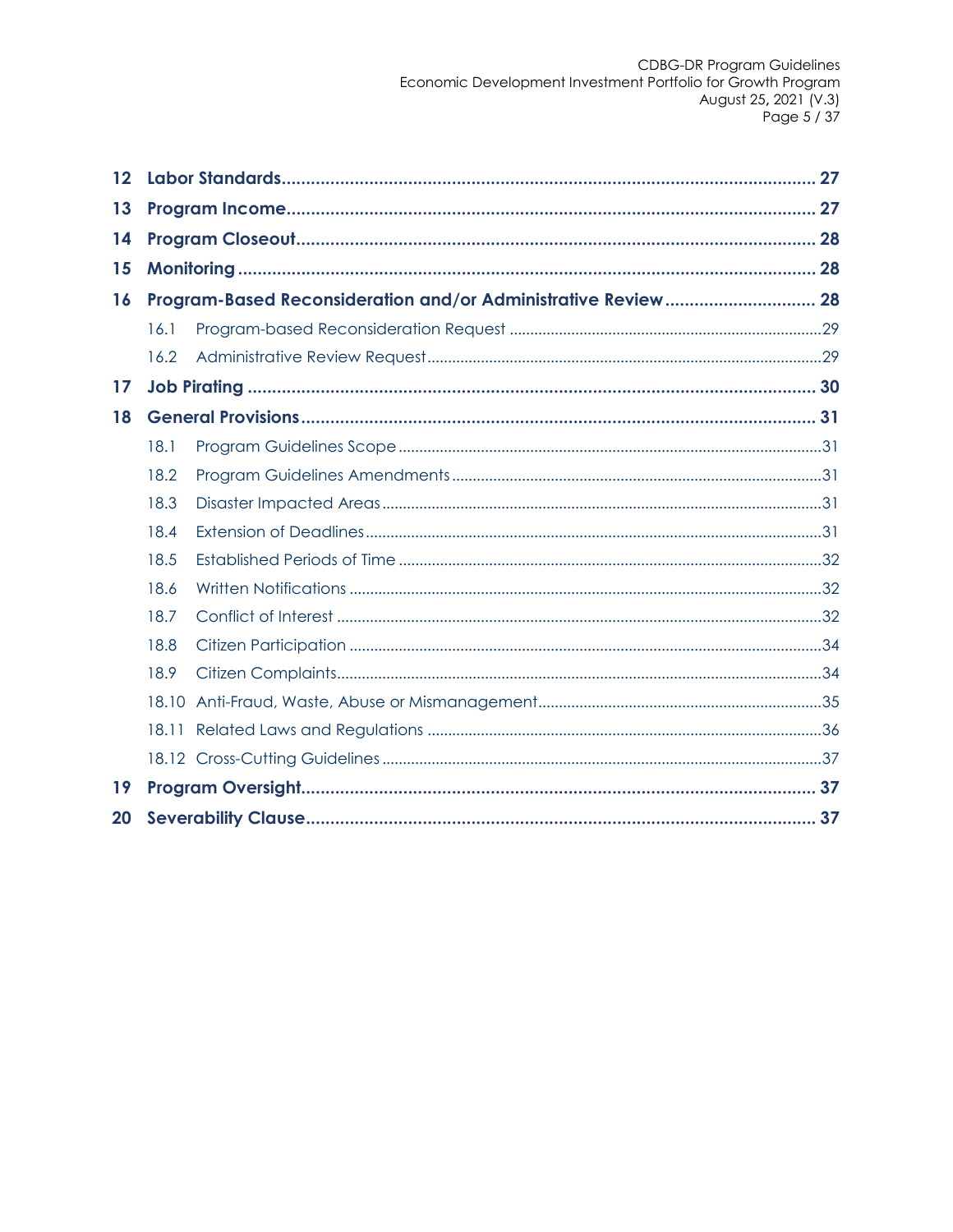## <span id="page-5-0"></span>**1 Overview**

The economy of Puerto Rico has experienced a period of decline involving disinvestment in businesses, business closures, and outmigration of workers in all sectors. Hurricanes Irma and María compounded these economic challenges significantly and created a new set of serious inhibitors to investment and economic expansion. Through the Community Development Block Grant – Disaster Recovery (**CDBG-DR**) funding, the Puerto Rico Department of Housing (**PRDOH**) is addressing unmet economic development needs on the island to encourage long-term sustainable revitalization across industries and sectors through a suite of economic development programs. The largest of these programs is the Economic Development Investment Portfolio for Growth Program (**IPG or Program**).

Eight hundred million dollars (\$800,000,000) of CDBG-DR economic recovery funds are budgeted for the Program. Six hundred million dollars (\$600,000,000) of that budget will be allotted to projects submitted during an open application window and will be underwritten per the requirements established in these guidelines. The remaining two hundred million dollars (\$200,000,000) of that budget are dedicated to public-sector critical recovery pilot projects that PRDOH considers to be key drivers of economic recovery, such as health care facilities like the Medical Center of Puerto Rico (Centro Médico) and other tourism/economic development projects like the Puerta de Tierra/Bahía Urbana/Navy Pier, provided that they meet Program requirements. Alternative underwriting requirements may be provided for set aside critical recovery pilot projects in subsequent versions of the guidelines.

#### <span id="page-5-1"></span>**1.1 Disaster Tie Back**

The Program seeks to alleviate the exacerbated economic effects caused by the hurricanes through large-scale redevelopment projects that are transformative in nature and create jobs and/or cascading economic impacts. Job creation and retention through the recovery and growth of businesses damaged and/or disrupted by the hurricanes and the growth of start-up businesses established after the hurricanes are also key parts of a comprehensive revitalization strategy to enable and nurture strategic growth connections and opportunity zones.

#### <span id="page-5-2"></span>**1.2 Objective**

The objective of the Program is to address the critical needs of businesses and residents of Puerto Rico as well as increase the island's competitiveness for sustained economic growth by:

- Providing leveraged funding to support private investment to meet unmet economic development needs;
- Supporting projects that provide essential services and/or job opportunities, particularly for low-to-moderate income residents;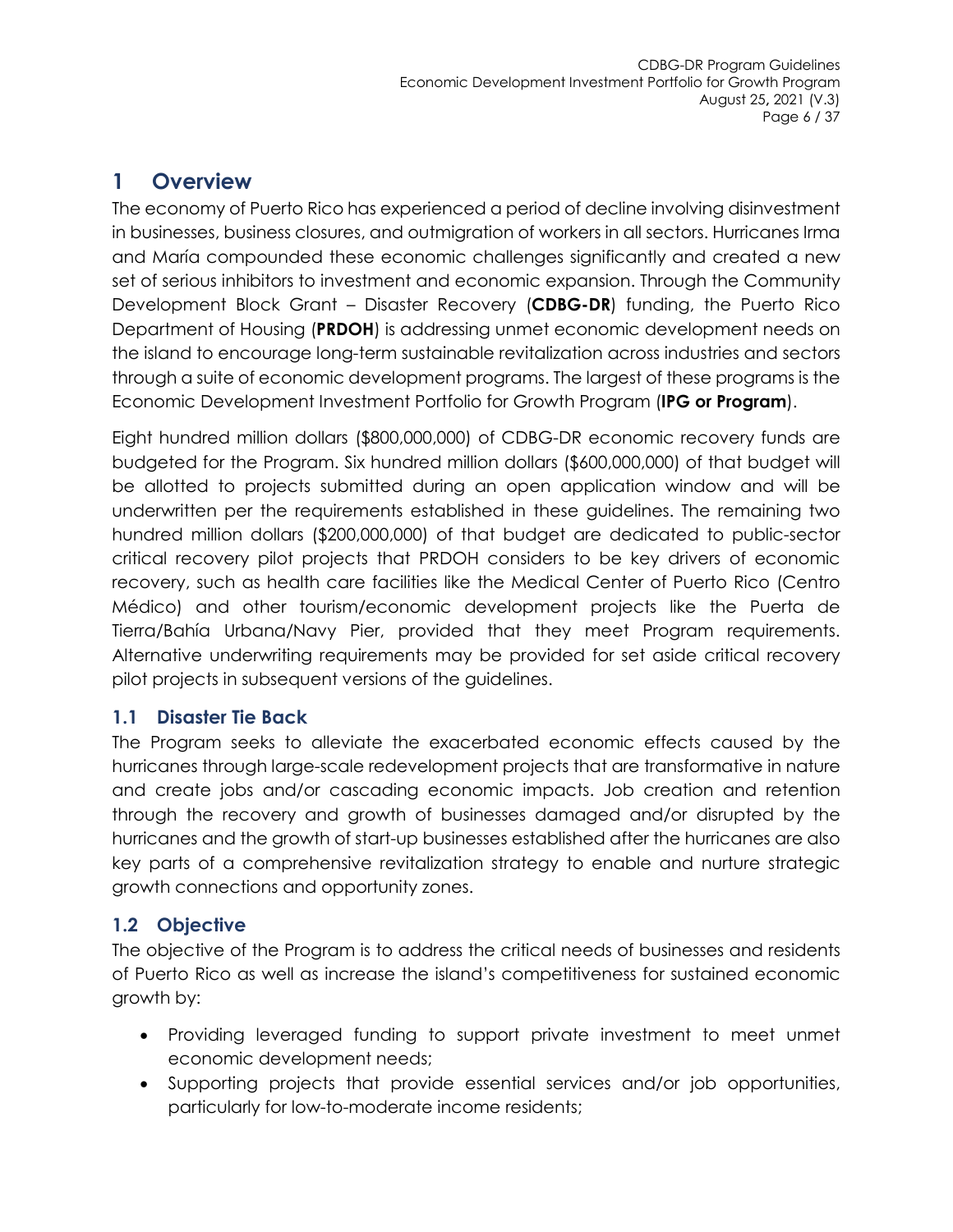- Assisting with the economic revitalization and regional recovery of hurricaneimpacted communities by investing in transformative community-based projects;
- Spurring long-term job creation, with a focus on creating high valued job opportunities for local residents;
- Meeting a recovery objective and creating long-term economic opportunities;
- Enabling the development of infrastructure projects that will facilitate the creation of high impact economic activities, such as: technology operations, science and innovation operations, Research and Development (R&D), amongst others; and
- Completing transformative, large-scale regional revitalization projects that will provide benefits to a wide range of Puerto Ricans.

#### <span id="page-6-0"></span>**1.3 Roles**

The following organizations and corresponding responsibilities are critical to successful administration of the Program:

**PRDOH** – The grantee and recipient of the HUD funding. Tasked with managing Program requirement such as, procurements, loan agreements, Program design approval, and implementing a communications and technical assistance strategy. Responsible for contractual oversight and monitoring of procured vendors, loan disbursements, and recording and reporting on program income.

**Evaluation Committee** – Created on June 21, 2021 (OE-2021-049) by the Governor of Puerto Rico. The Committee is tasked with the determination of IPG eligible projects, as well as reviewing the Program applications against the Program's eligibility criteria and selecting the award recipients. The Committee is comprised of:

- Secretary of the Puerto Rico Department of Housing (PRDOH), who will act as President of the Committee;
- Executive Director of Management and Budget of Puerto Rico (**OGP**, for its Spanish acronym);
- Secretary of the Puerto Rico Department of Economic Development and Commerce (**DDEC**, or its Spanish acronym);
- Executive Director of the Puerto Rico Fiscal Agency and Financial Advisory Authority (AAFAF, or its Spanish acronym); and
- Assistant Secretary to the Governor for State Affairs.

**Award Recipient** - Applicants to the Program who are approved to receive funding for an eligible economic development project. The Award Recipient is responsible for construction management, compliance with applicable codes, regulations, and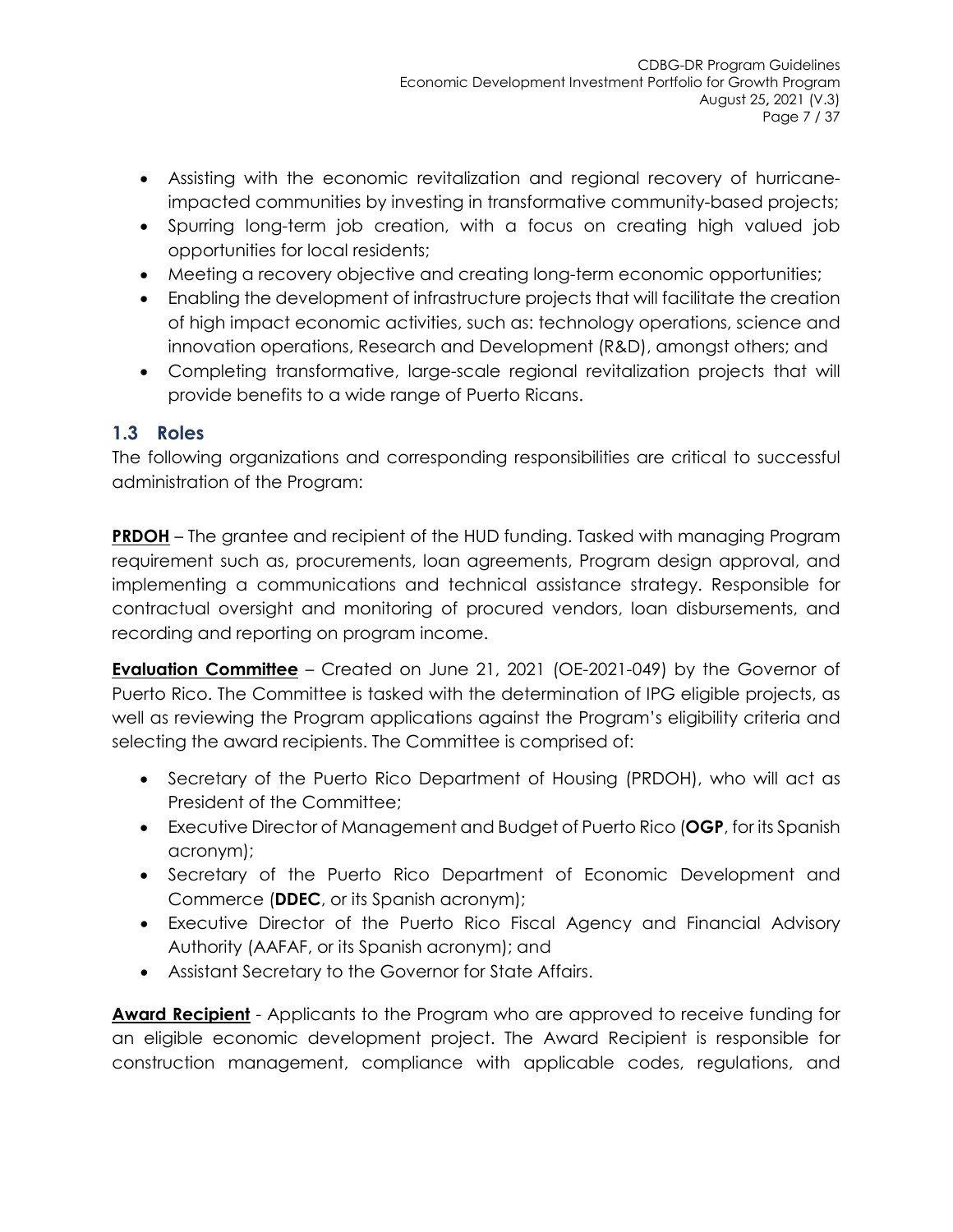environmental standards, meeting milestones to fulfill a national objective, reporting and successful completion of the selected project.

## <span id="page-7-0"></span>**2 Key Definitions**

- **Community Development Block Grant – Disaster Recovery (CDBG-DR):** A term for the HUD funding stream that is allocated to eligible disaster recovery entities via congressional appropriations.
- **Critical Recovery Projects:** Projects that are considered pivotal economic development drivers that will address the needs of Puerto Ricans before, during, and after disasters. These projects will not only lead to improved economic outcomes and revitalized neighborhoods that have a high concentration of lowto-moderate income persons, but may also result in economic growth and employment opportunities in some of Puerto Rico's Opportunity Zones.
- **Duplication of Benefits** (**DOB**): Financial assistance received from another source that is provided for the same purpose as CDBG-DR funds.
- **Essential Service:** Essential goods or services are those goods or services necessary for immediate and long-term community recovery. Such goods and services include, but are not limited to, recycling facilities, grocery stores, gas stations, pharmacies, healthcare providers, childcare providers, and social service providers.
- **Full-Time Equivalent (FTE):** Puerto Rico labor laws provide that the regular full-time work week equals forty (40) hours per week. FTE is calculated by dividing an employee's hours worked by 40. Part-time employee hours may be combined to determine an FTE amount (For example, One 40 hour/week position = One FTE. One 20 hour/week position =0.5 FTE. Two 20 hour/week positions= One FTE).
- **High Impact:** Economic activities that are high value, create high paying jobs and increase the value of the economy. Using the concept of circular flow of the gross income and product of a country, the value of the economy increases due to external factors such as exports (in this case, including the continental U.S.). Therefore, high impact here refers to economic activities that export services and goods as well as create high paying jobs.
- **High Value:** The project application will be scored according to its ability to create high-impact jobs, more than three hundred (300) full-time jobs that are sustained for a period of five (5) years. In addition, the applicant should explain how the project will support economic development in the local community – so the employer is considered a good neighbor and that conducts community outreach.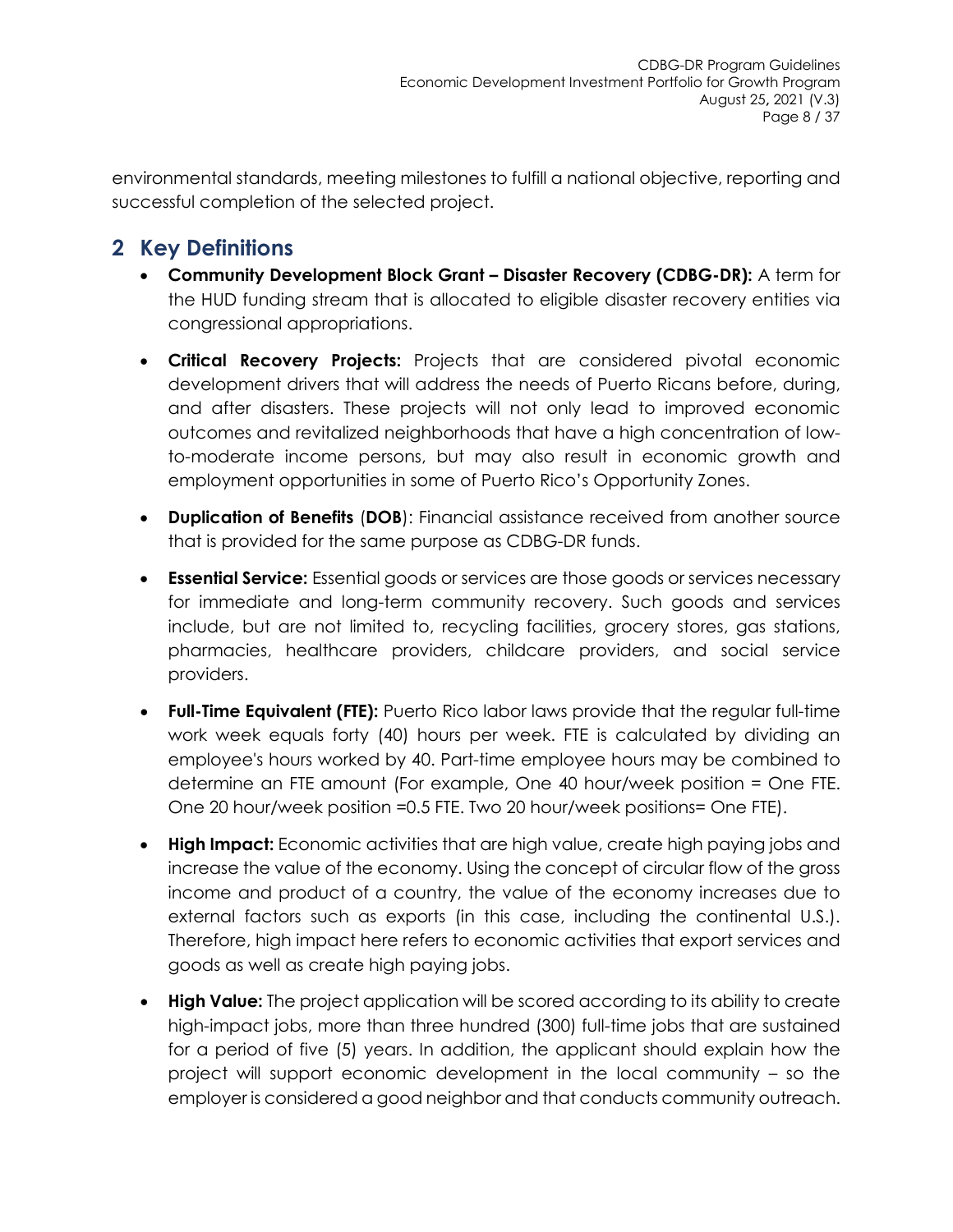Therefore, applicants submitting proposals for such high-value economic activities, if all criteria are met, will qualify for extra bonus points.

- **Loan Servicer:** Entity selected to process loan payments, respond to borrower inquiries and keep track of principal and interest paid.
- **Local Funding Participation:** Funds included in the project development budget from one or more Puerto Rico-based entities. Local Funding Participation may include: (1) equity investments by persons residing or doing business in Puerto Rico other than the project; (2) debt financing obtained specifically to develop the project by a person residing or doing business in Puerto Rico other than the project; (3) non-equity contributions from assets located in Puerto Rico (for example, land for development); (4) financing provided by a regulated financial institution authorized to do business in Puerto Rico (including affiliates of entities authorized to do business in Puerto Rico); and (5) financing procured, structured, or managed by an entity organized under the laws of Puerto Rico or whose primary business location is Puerto Rico. The amount of Local Funding Participation shall be the total amount of funding from eligible sources.
- **Low-to-Moderate Income (LMI):** Low to moderate income populations are those having incomes not more than eighty percent (80%) of Area Median Family Income as established by HUD. This income standard changes from year to year and varies based on household size and geography. HUD has calculated adjusted income limits for Puerto Rico upon which an LMI determination is based.
- **Opportunity Zone (OZ):** Added to the US tax code[1](#page-8-0) by the Tax Cuts and Jobs Act on December 22, 2017. An OZ is an economically distressed community where new investments, under certain conditions, may be eligible for preferential tax treatment. OZ's are designed to spur economic development and job creation in distressed communities.
- **Puerto Rico Action Plan and its Amendments (APA):** Defines how the CDBG-DR funding allocation by HUD will be utilized in order to meet the humanitarian needs of the Island's residents through the implementation of a transformative recovery program. The Action Plan provides an analysis of the first damage calculation and reports on the programs that will meet unmet needs of housing, economic recovery and infrastructure. See<https://www.cdbg-dr.pr.gov/en/action-plan/> for the English version and <https://www.cdbg-dr.pr.gov/plan-de-accion/> for the Spanish version.

<span id="page-8-0"></span> <sup>1</sup> 26 U.S.C. Subchapter Z.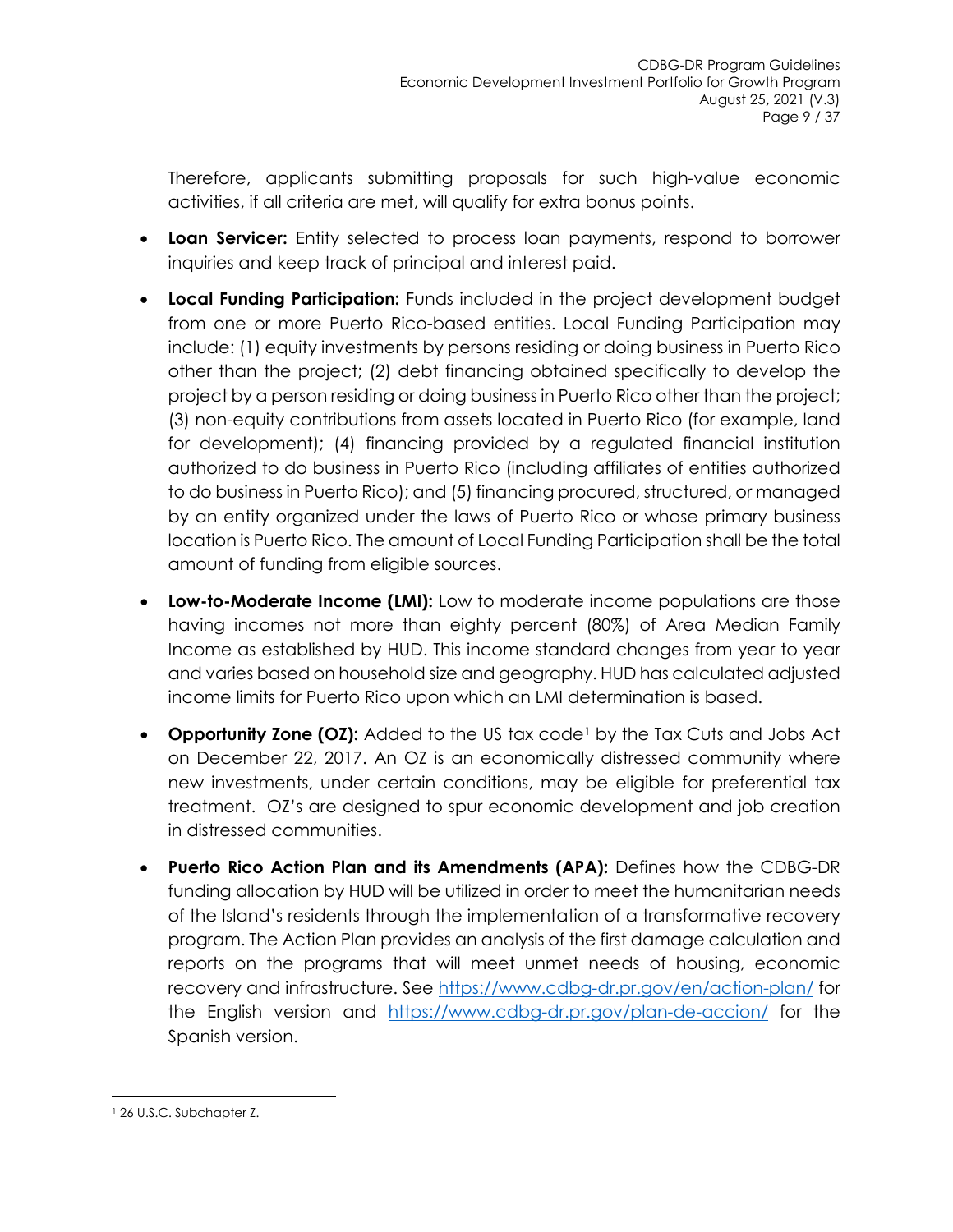- **Puerto Rico Department of Housing (PRDOH):** PRDOH has been designated as the Grantee responsible for administering the CDBG-DR funds allocated to Puerto Rico for the recovery from disasters caused by Hurricanes Irma and María of 2017. PRDOH will provide oversight of this program.
- **Underwriter:** Contracted by PRDOH to perform loan underwriting of submitted IPG applications based on PRDOH-established loan and project underwriting criteria, inclusive of a review of the applicant's financial data, and the viability of the project in the context of the business or industry being served.
- **United States Department of Housing and Urban Development (HUD)**: The principal federal agency responsible for programs concerned with serving unmet housing needs, enforcing fair housing, and promoting community development.

## <span id="page-9-0"></span>**3 Program Description**

The Program will foster both mixed-use[2](#page-9-1), community-based development, and major infrastructure improvements that will support economic revitalization in Puerto Rico. The Program may also respond to the varied opportunities that the designation of OZ[3](#page-9-2) provides across the Island. The objective of the Program is to develop a series of projects that will result in economic development and make Puerto Rico more competitive for the creation and/or attraction of high impact economic activities. These projects will result in large-scale commercial and industrial development that will address a variety of economic revitalization priorities. This may include, but is not limited to the development and/or redevelopment of:

- Commercial developments that create high impact economic activity, such as shipping distribution centers or office buildings, industrial/manufacturing complexes such as factories, industrial parks and R&D laboratories, hotels, and public commercial spaces such as convention centers or parking garages, amongst others. Commercial developments that do not meet the high-impact definition are also eligible, however high-impact activities may receive bonus points;
- Mixed-use developments whereby projects will support business opportunities and other economic development in support of housing; and
- Infrastructure development to support large economic revitalization activities. This includes, but is not limited to, transportation facilities (new roads, street rehabilitation, sidewalk improvements, streetlights, parking facilities, streetscape

<span id="page-9-1"></span> <sup>2</sup> The IPG Program will only fund the commercial portion of any mixed-use developments. <sup>3</sup> An interactive map of opportunity zones in Puerto Rico can be found:

<span id="page-9-2"></span><https://esrimedia.maps.arcgis.com/apps/View/index.html?appid=77f3cad12b6c4bffb816332544f04542>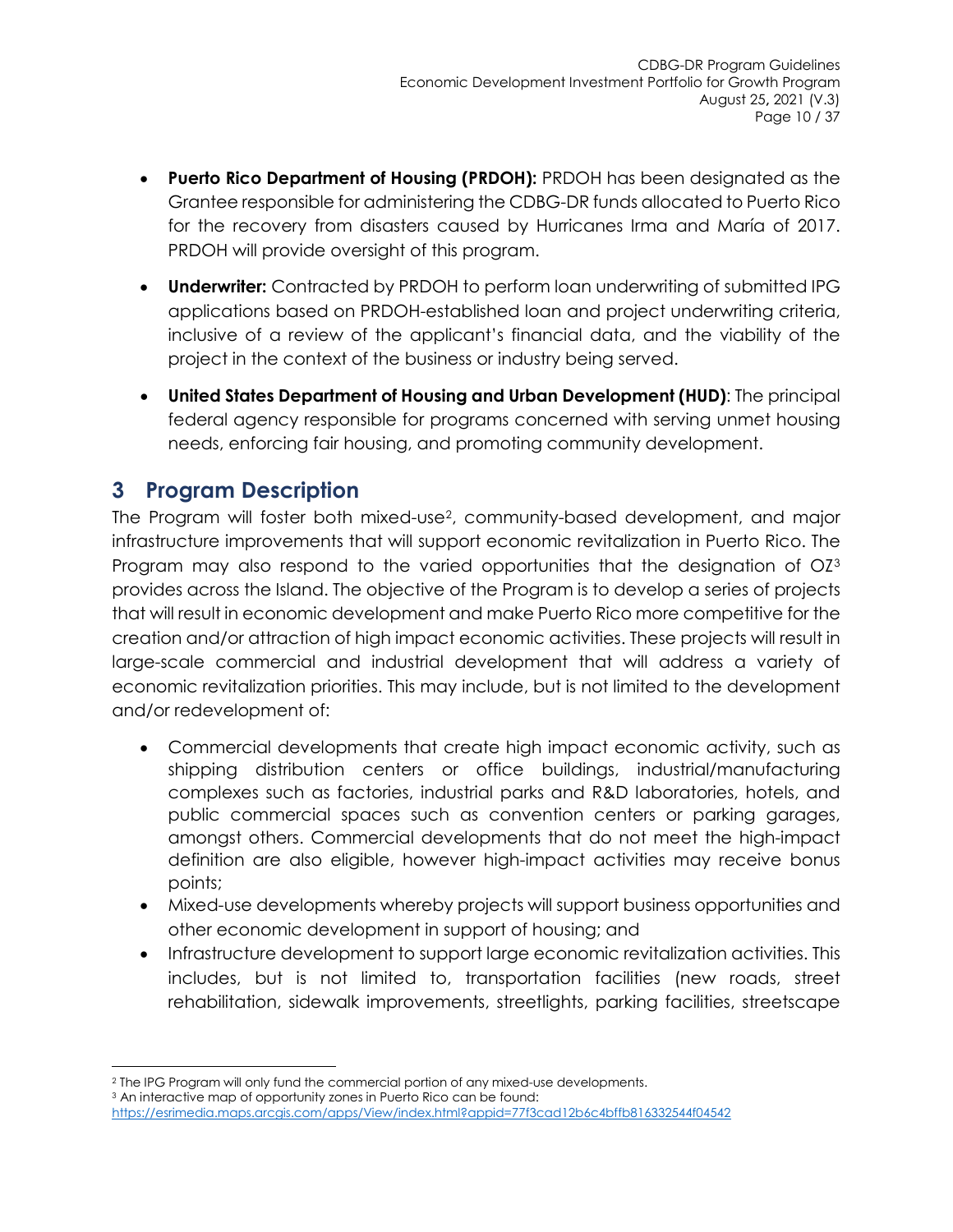improvements, etc.) and water, sewer, and drainage improvements directly supporting an economic revitalization activity.

## <span id="page-10-0"></span>**4 Program Eligibility**

This Program will provide capital to large-scale projects, which will result in economic growth and job creation, including but not limited to those in Qualified Opportunity Zones utilizing OZ investment funding, in the form of secured loans. Award terms include, but are not limited to:

- Project must result in an essential service **or** must create/and or retain one new full-time equivalent job for every one hundred thousand dollars (\$100,000) of CDBG-DR funds;
- Award amounts range from ten million dollars (\$10,000,000) to fifty million dollars (\$50,000,000)[4;](#page-10-1)
- Loans will not exceed forty percent (40%) of a project's total cost to include, among others, the development budget (hard and soft costs), and cost of issuanc[e5](#page-10-2); exception to this may be considered where the project fulfills certain criteria previously agreed upon. A project that meets specific program goals may be eligible to receive a loan for up to fifty percent (50%) of the total project cost, based on the following criteria:

#### 1) **Benefits the creation or retention of +300 employees**

**Description:** The project supports the creation or expansion of businesses that create more than three hundred (300) jobs**,** sustained for five (5) years. **Incrementality Awarded:** If yes, five percent (5%) additional to the forty percent (40%). Increment for every seventy-five (75) above three hundred (300).

#### 2) **Creates economic activities that generate +50% of their revenue from exports**

**Description:** The economic activities that creates must generate fifty percent (50%) of their revenue from export activities.

**Incrementality Awarded:** If yes, five percent (5%) additional to the forty percent (40%). Increment for every twenty-five (25%).

The maximum loan amount is capped at fifty percent (50%) of the total project cost.

<span id="page-10-1"></span> <sup>4</sup> PRDOH could reassess this threshold once completed with the outreach phase.

<span id="page-10-2"></span><sup>5</sup> Depending on the criteria, the loan can be up to 50%.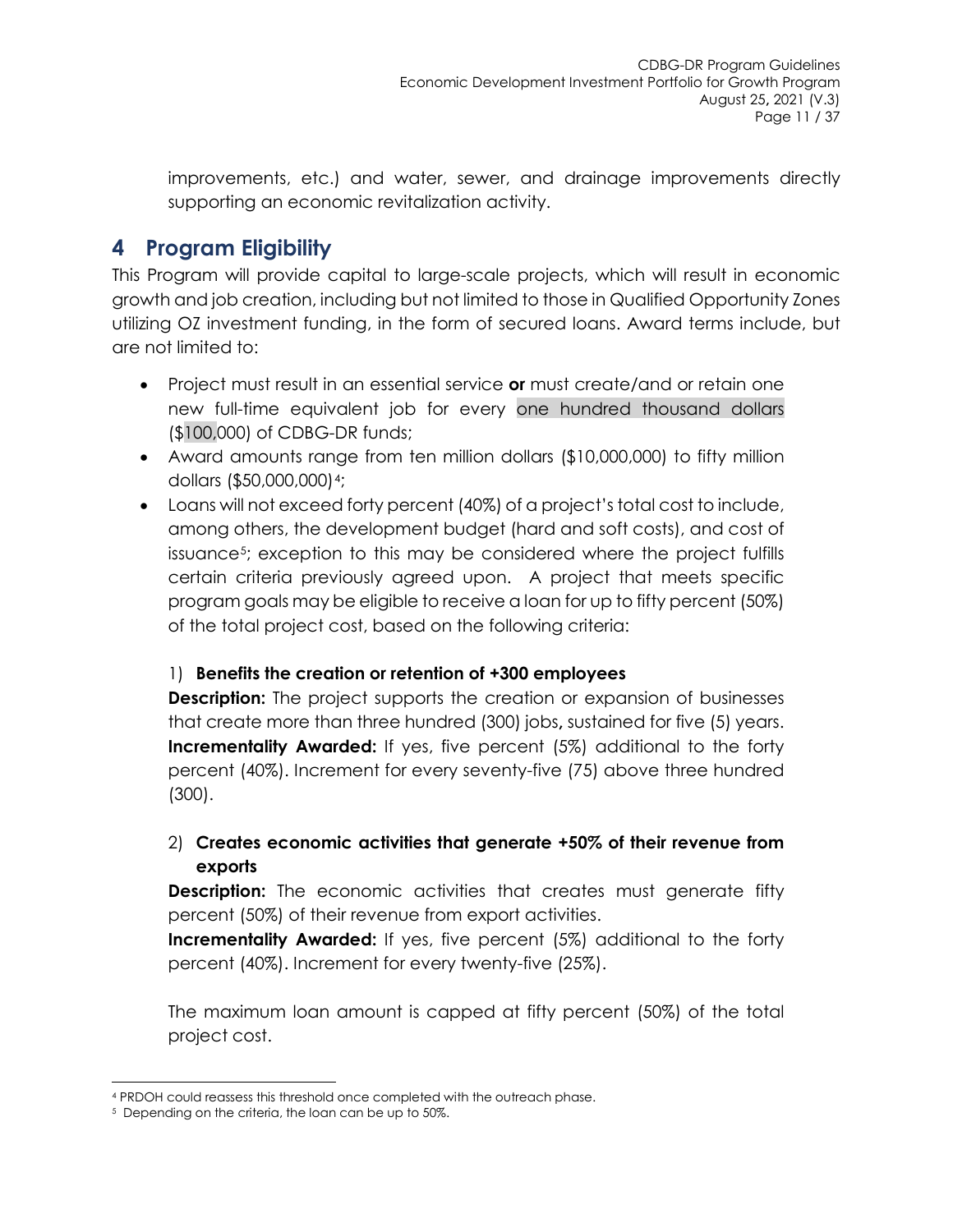- Project must have a viable and verifiable source of funding for the total costs not covered by the award;
- Amortization of principal balance will not exceed thirty (30) years with a maturity of ten (10) to thirty (30) years;
- Interest rate will not exceed two percent (2%) per annum, determined by the project's cash flow, ability to service debt, and other underwriting considerations;
- Loan will be collateralized. The lien position of the collateral, such as real estate, capital equipment or liens on other property, may be subordinated to senior loans, if applicable;
- Loan will be subordinated debt. The debt which has a higher claim to the asset will be senior to an IPG loan;
- No pre-payment penalty; and
- A portion of the loan may be forgiven based upon adherence to agreedupon terms and conditions (see section on Partial Loan Forgiveness for these terms).

All projects funded by HUD must:

- Meet a national objective;
- Meet at least one (1) CDBG-DR eligible activity;
- Be performed by an eligible entity;
- Be documentable as an eligible cost; and
- Meet established program eligibility and underwriting criteria.

All projects funded by the IPG Program must comply with local environmental regulations and applicable laws in Puerto Rico, including but not limited to:

- Regulation 4860 of the Puerto Rico Department of Natural and Environmental Resources, as amended, known as the Regulation for the Use, Surveillance, Conservation and Management of the Territorial Waters, Submerged Lands Thereunder and the Maritime Zone<sup>[6](#page-11-0)</sup>; and
- Act No. 33 of May 22, 2019, as amended, known as the Puerto Rico Climate Change Mitigation, Adaptation, and Resiliency Act[7](#page-11-1).

<span id="page-11-0"></span> <sup>6</sup> Regulation 4860, as amended is publicly available online at: [https://www.drna.pr.gov/wp](https://www.drna.pr.gov/wp-content/uploads/2019/03/Reglamento4860_Ingl%C3%A9s.pdf)[content/uploads/2019/03/Reglamento4860\\_Ingl%C3%A9s.pdf](https://www.drna.pr.gov/wp-content/uploads/2019/03/Reglamento4860_Ingl%C3%A9s.pdf)

<span id="page-11-1"></span>Act 33 of 2019 is publicly available online in Spanish at: [https://bvirtualogp.pr.gov/ogp/Bvirtual/leyesreferencia/PDF/2019/0033-2019.pdf.](https://bvirtualogp.pr.gov/ogp/Bvirtual/leyesreferencia/PDF/2019/0033-2019.pdf)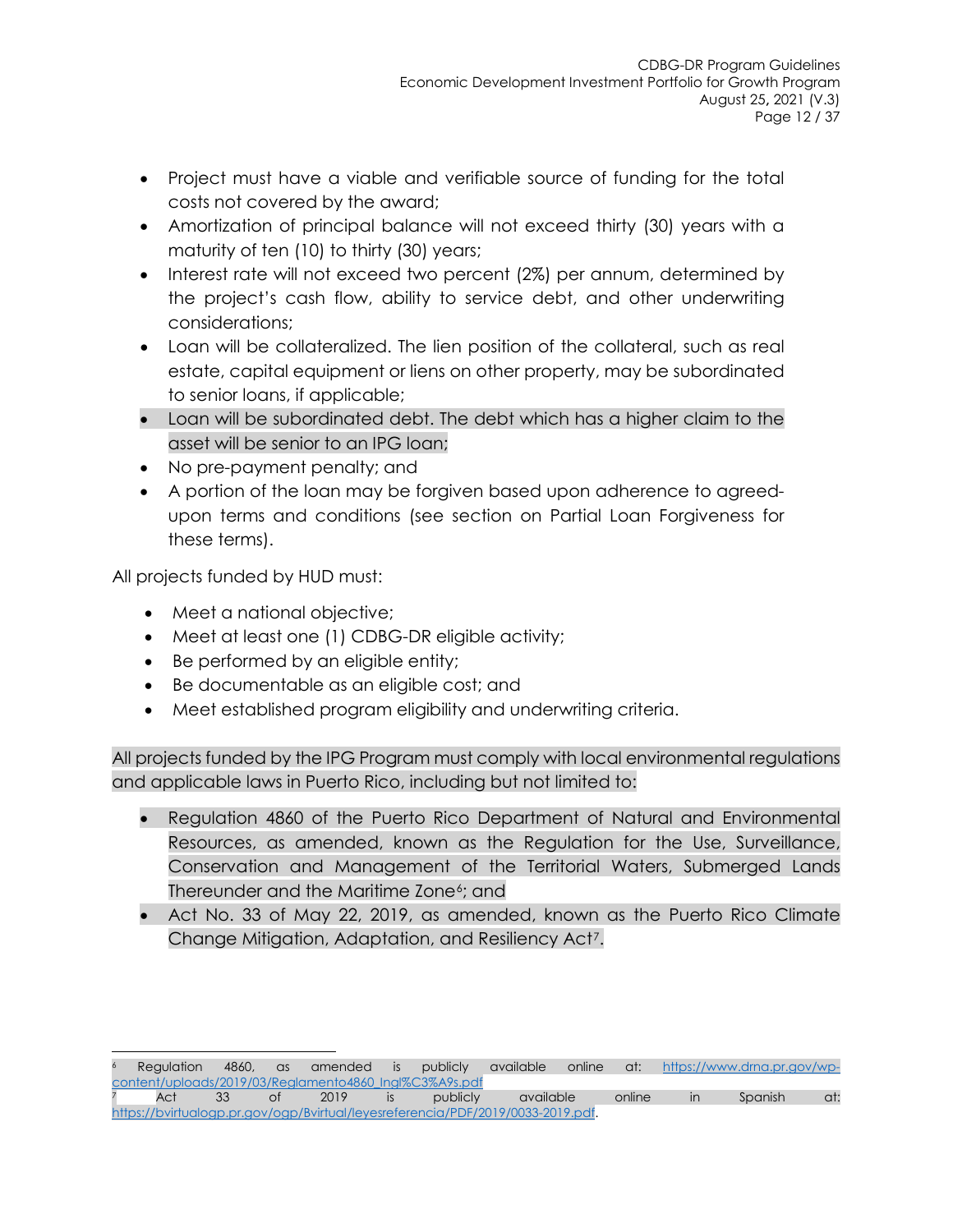#### <span id="page-12-0"></span>**4.1 National Objective**

Funded activities must meet at least one (1) of the following HUD, CDBG-DR national objectives:[8](#page-12-3)

- Benefit Low-and moderate-income persons (**LMI**)
	- $\circ$  LMI Job Creation or Retention 24 C.F.R. § 570.483 (b)(4);
	- o LMI Area Benefit 24 C.F.R. § 570.483(b)(1); or
	- o LMI Limited Clientele 24 C.F.R. § 570.483(b)(2);
- Urgent Need 24 C.F.R. § 570.483(d), certain requirements of which were waived by Federal Register Vol. 83, No. 28 (February 9, 2018), 83 FR 5844, 5856;
- Prevention or Elimination of Slums or Blight 24 C.F.R. § 570.483 (c).

#### <span id="page-12-1"></span>**4.2 Eligible Activities**

Eligible activities for this Program, per the Housing and Community Development Act of 1974, are:

- Section  $105(a)(1)$  Acquisition of Real Property;
- Section  $105(a)(2)$  Public Facilities and Improvements;
- Section 105(a)(3) Code Enforcement;
- Section 105(a)(4) Clearance, Rehabilitation, Reconstruction, and Construction of Buildings;
- Section 105(a)(5) Removal of Material and Architectural Barriers;
- Section  $105(a)(7)$  Disposition of Real Property;
- Section  $105(a)(8)$  Public Services (in accordance with 83 FR 5844, 5849);
- Section 105(a)(9) Payment of Non-Federal Share;
- Section  $105(a)(11)$  Relocation;
- Section 105(a)(14) Activities Carried Out through Nonprofit Development Organizations;
- Section 105(a)(15) Assistance to Eligible Entities for Neighborhood Revitalization, Community Economic Development and Energy Conservation;
- Section 105(a)(16) Energy Use Strategies Related to Development Goals;
- Section 105(a)(17) Economic Development Assistance to For-Profit Business;
- Section 105(a)(21) Assistance to Institutions of Higher Education; and
- <span id="page-12-2"></span>• Section 105(a)(22) – Microenterprise Assistance

#### **4.3 Eligible Entities**

Entities eligible to apply for an IPG award include:

- For-profit Businesses;
- Not-for-profit Organizations;

<span id="page-12-3"></span><sup>8</sup> As modified by waiver or alternative requirements in applicable Federal Register Notices.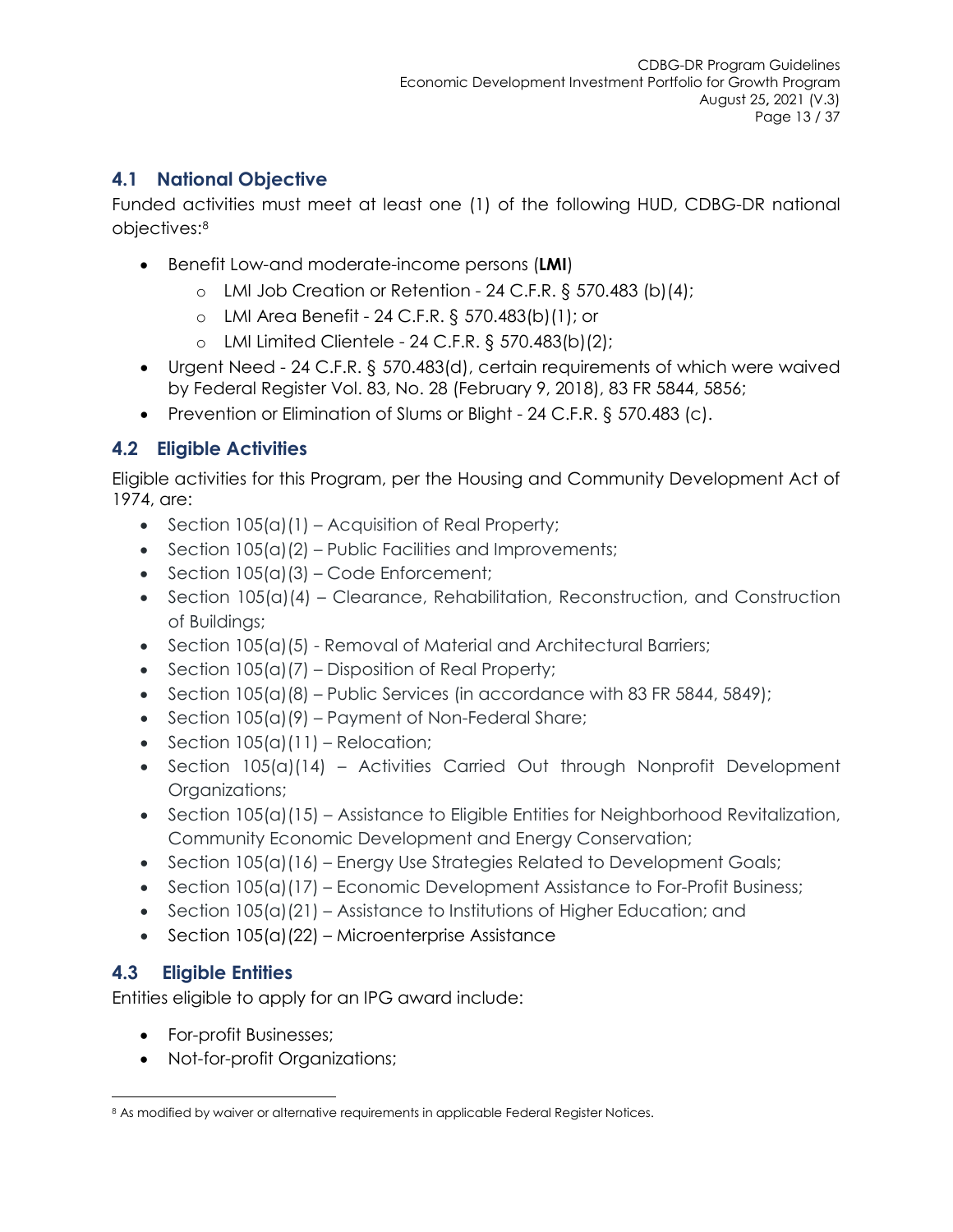- Community-based Economic Development Organizations;
- Community Development Financial Institutions;
- Units of General Local Government, including departments and divisions (undertaking projects to support economic development projects);
- Government of Puerto Rico Agencies, Authorities, Trusts, and Boards (undertaking projects to support economic development projects); and
- Public-private partnerships as defined by Act 29-2009, as amended by Act 297- 2012, Act 26-2013, Act 173-2013, Act 237-2014; Act 1-2017 and Act 95-2017; "Public-Private Partnership Act".[9](#page-13-1)

The following entities are ineligible to apply for an IPG award:

- Entities that operate facilities that are not open to the general public and serve a predominantly higher income clientele;
- Entities that operate professional sports teams, yacht clubs, non-public recreation facilities, private or commercial golf courses or country clubs, and casinos or other gambling establishments;
- Entities that own private utilities<sup>10</sup>;
- Entities engaged in lobbying or political activities;
- Entities engaged or involved in religious activities, except where expenses are clearly distinguishable between the organization's religious and secular activities; and
- Entities and/or owners currently in any foreclosure or bankruptcy proceedings (this does not include Title III<sup>[11](#page-13-3)</sup> or other covered entities of the Puerto Rican Government) that directly affect their ability to achieve program outcomes and/or cover debt service obligations.

#### <span id="page-13-0"></span>**4.4 Eligible Costs**

Eligible Use of Funds include, but are not limited to:

- Acquisition, construction, renovation, rehabilitation or other improvement of a commercial property;
- Infrastructure improvements related to a project;
- Non-residential leasing and tenant improvements of space in an existing building;
- Purchasing capital equipment and/or inventory;

<span id="page-13-1"></span>The Public Private Partnership Act is publicly available online at: [https://aafaf.pr.gov/p3/wp](https://aafaf.pr.gov/p3/wp-content/uploads/2020/02/law29-2009english.pdf)[content/uploads/2020/02/law29-2009english.pdf.](https://aafaf.pr.gov/p3/wp-content/uploads/2020/02/law29-2009english.pdf)

<span id="page-13-2"></span><sup>10</sup> Privately owned utilities are those owned by a private company rather than a public agency. The rehabilitation of construction of these utilities may be undertaken with CDBG funds under certain conditions.

<span id="page-13-3"></span><sup>11</sup> Title III refers to the section of the Puerto Rico Oversight, Management, and Economic Stability Act ("PROMESA") that covers court‐supervised restructurings of United States territories and their covered instrumentalities.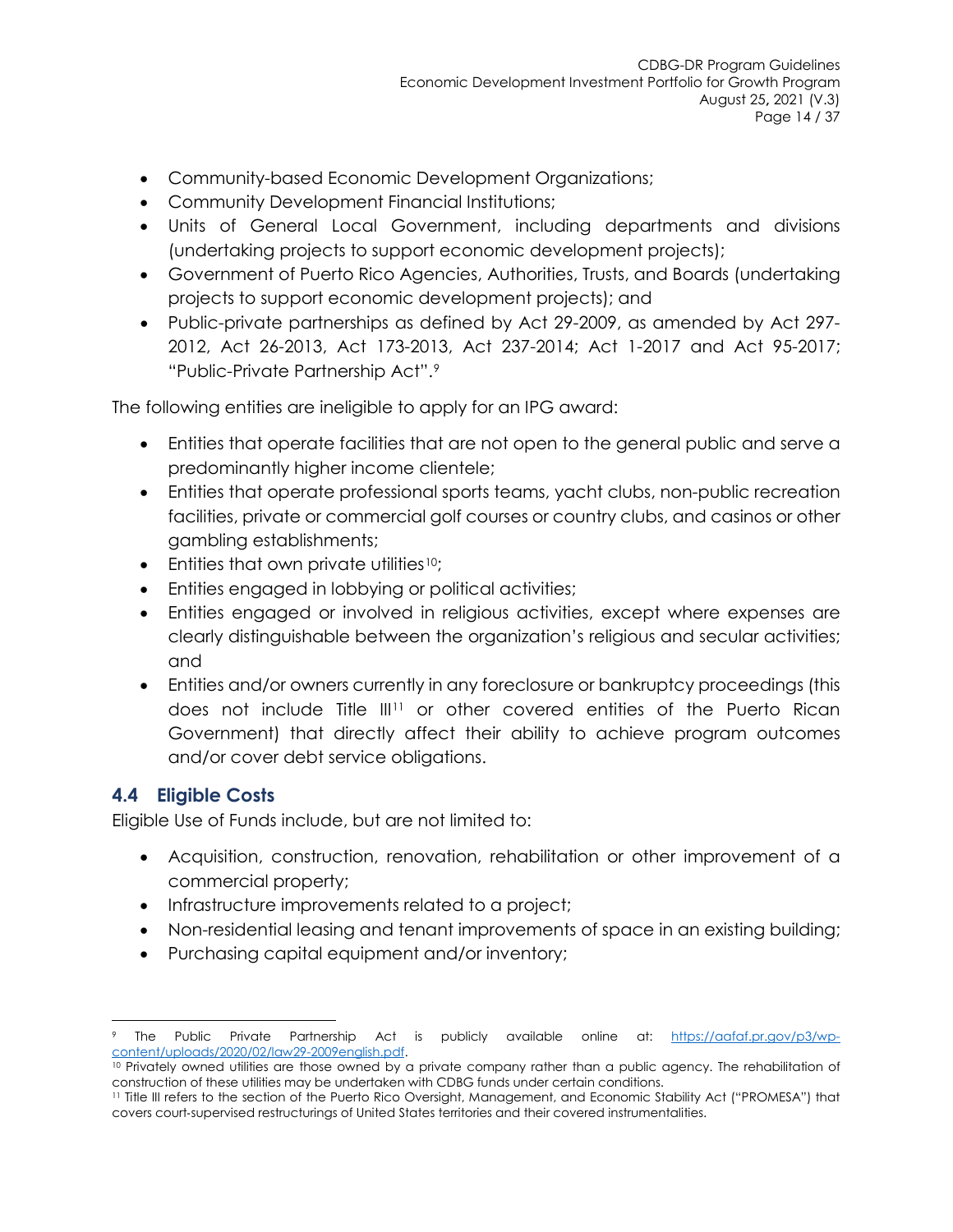- Environmental review activities in accordance with HUD requirements at 24 CFR Part 58.
- Interest Reserve Costs on a case-by-case basis<sup>12</sup>;
- Demolition/clearance; and
- Activities related to the American with Disabilities Act (ADA)<sup>[13](#page-14-2)</sup> and removing barriers to accessibility.

Ineligible uses of funds include, but are not limited to:

- Refinancing of existing debt;
- Payment of any tax arrearages, governmental fines or penalties;
- Political or religious activities;
- Buying out any stockholder or equity holder in a business;
- Buying out or reimbursing any family member;
- Purchase of instruments or investments for the sole purpose of a return on investment; and
- All other activities prohibited by the CDBG regulations in 24 C.F.R. Part 570, or 2 C.F.R. Part 200.

### <span id="page-14-0"></span>**4.5 Underwriting Criteria**

As required by the corresponding eligible activity, award applicants may be required to meet the following minimum underwriting criteria:

- 1. A minimum credit score of 600 for owners with twenty five percent (25%) or more ownership interest or guarantors;
- 2. Minimum current or projected debt coverage ratio of 1.1:1 (including all new debt service resulting from the project);
- 3. Should reserve right to establish Loan-to-Value (LTV) limit based on type of loan, but LTV can never exceed 100%; and
- 4. A limited personal or corporate guarantee, for up to ten percent (10%) of the amount of the loan, is required for owners with twenty five percent (25%) or more ownership interest.
	- Entities without twenty five percent (25%) or more ownership interest will be required to meet alternative requirements, which may include a reduced loan to value ratio and/or alternative guarantors.

These applicants must meet the CDBG Underwriting Criteria of 24 C.F.R. § 570.209:

<span id="page-14-1"></span><sup>&</sup>lt;sup>12</sup> The interest reserve is typically required by the lending institution and is funded through the loan proceeds. This will be determined on a case-by-case basis during the underwriting and loan structuring phase based on all available sources and uses of funds.

<span id="page-14-2"></span><sup>13</sup> 42 U.S.C. § 12101 *et seq.*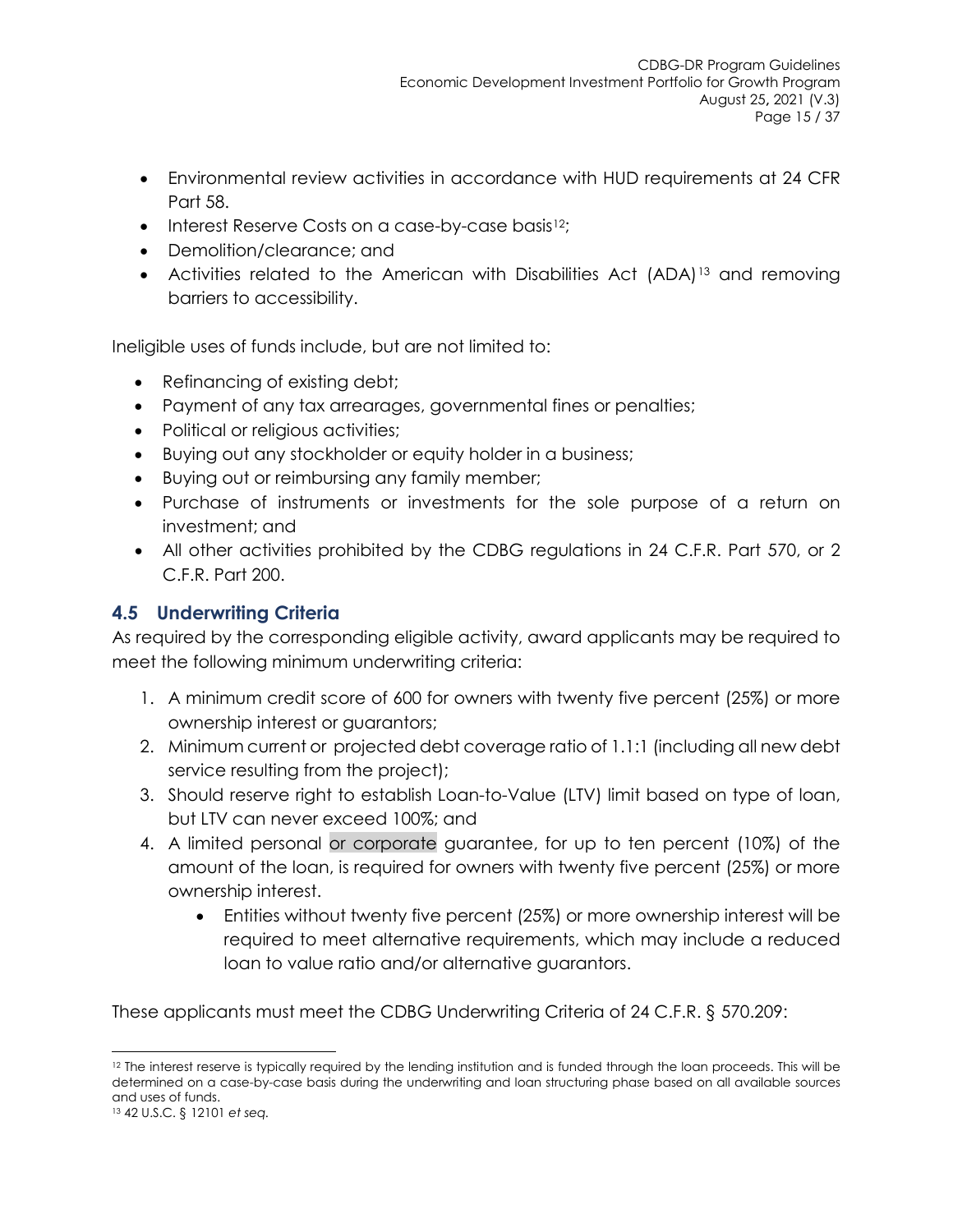- 1. That project costs are reasonable;
- 2. That all other sources of project financing are committed;
- 3. That CDBG funds are not substituted for non-Federal financial funding or support;
- 4. That the project is financially feasible;
- 5. That to the extent practicable, the return on the applicant's equity investment will not be unreasonably high; and
- 6. That to the extent practicable, CDBG funds are disburse on a pro rata basis with other finances provided to the project.

Evaluation criteria will assess the underwriting evaluation and the merits of the project to meet program objectives and description as outlined in these program guidelines. Additional weight may be given to projects that:

- 1. Target a sector outlined in the program objectives; or
- 2. Spur long-term job creation with a focus on creating high-valued jobs; or
- 3. Generate high impact; or
- 4. Serve the Port of Ponce area.

#### <span id="page-15-0"></span>**4.6 Partial Loan Forgiveness**

A project that meets specific program goals will be eligible to have **up to** fifty percent (50%) of their loan forgiven upon satisfactory payments of the required portion of the loan. The forgivable portion will not be repayable unless the awarded business is placed in default or does not meet the loan forgiveness requirements. Defaulted or noncompliant loans will be subject to full repayment of their loan per the terms of the loan agreement. Partial loan forgiveness is calculated based on the following criteria:

| <b>CRITERIA</b>                                           | <b>DESCRIPTION</b>                                                                                                                                                                                                                                                                 | <b>FORGIVENESS</b><br><b>AWARDED</b>                                                                                                                         |
|-----------------------------------------------------------|------------------------------------------------------------------------------------------------------------------------------------------------------------------------------------------------------------------------------------------------------------------------------------|--------------------------------------------------------------------------------------------------------------------------------------------------------------|
| 1) Benefits Low-to-                                       | project successfully meets HUD's National<br>The I                                                                                                                                                                                                                                 | Ιf<br>twenty<br>yes,<br>$(20\%)$ of                                                                                                                          |
| <b>Moderate Income</b><br><b>Persons</b>                  | Objective of benefitting low-to-moderate income<br>persons, either by LMI Area Benefit, LMI Job Creation,                                                                                                                                                                          | percent<br>awarded amount                                                                                                                                    |
|                                                           | or LMI Limited Clientele.                                                                                                                                                                                                                                                          | is forgiven.                                                                                                                                                 |
| 2) More than 10%<br><b>Local Funding</b><br>Participation | For every additional twenty-two point five percent<br>(22.5%) in local funding participation over the<br>minimum of ten percent (10%) required (10% to<br>32.5%, 32.5% to 55%, 55% to 77.5%, 77.5% to 100%), an<br>additional five percent (5%) will be forgiven<br>incrementally. | If yes, five percent<br>(5%)<br>of<br>the<br>awarded amount<br>is forgiven for every<br>increment<br>met.<br>with a<br>max ot<br>twenty<br>percent<br>(20%). |
| 3) Excess of<br>Minimum Job                               | The minimum threshold of job creation is one FTE job<br>for every one hundred thousand dollars (\$100,000) of                                                                                                                                                                      | Οf<br>An<br>amount<br>twenty-five                                                                                                                            |
| <b>Creation Benefit</b>                                   | CDBG funds awarded. For every additional FTE job<br>created above that minimum amount, twenty-five                                                                                                                                                                                 | thousand<br>dollars<br>(\$25,000)<br>İS.<br>forgiven for every                                                                                               |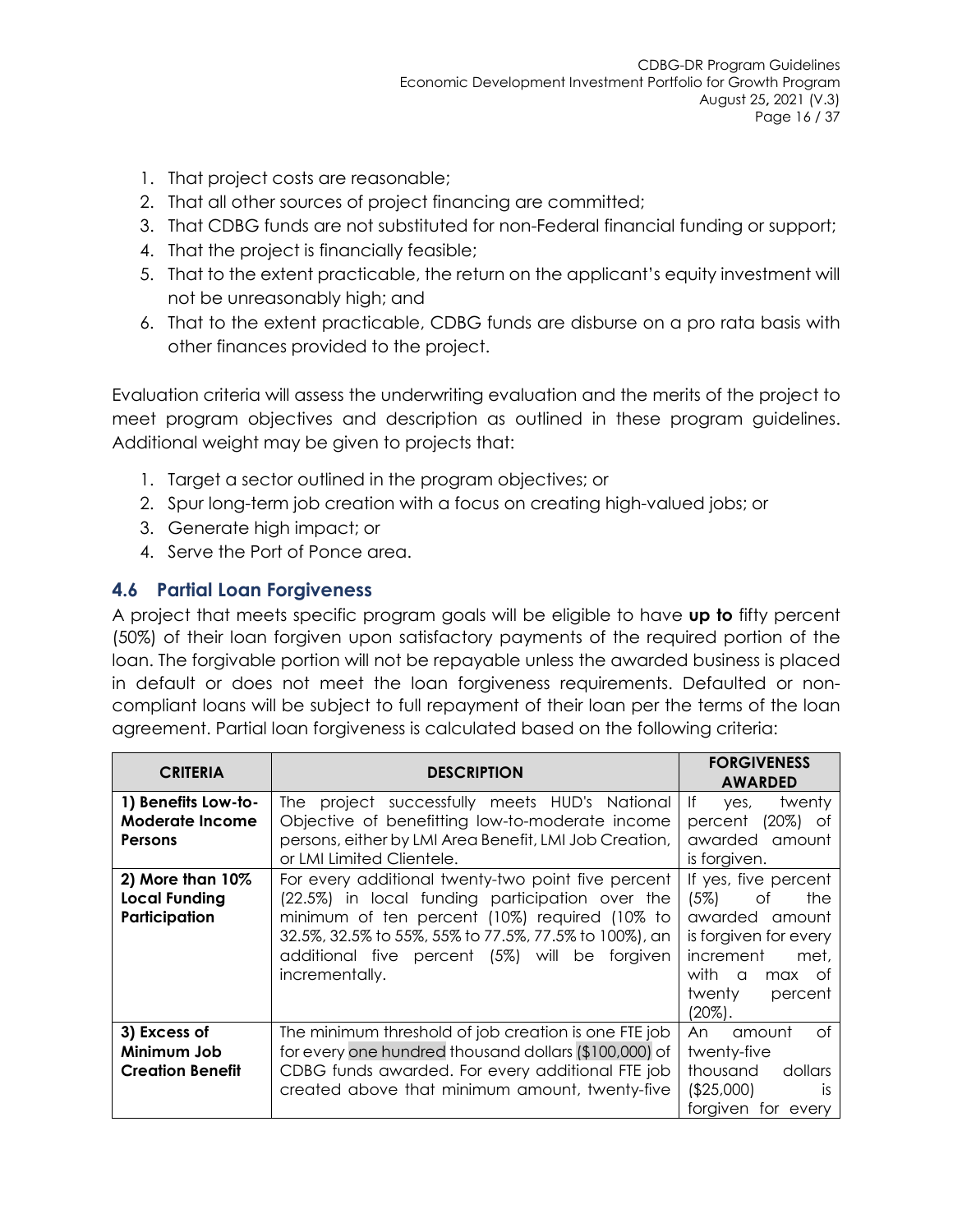|                                      | thousand dollars (\$25,000) of the award amount will<br>be forgiven.                                                                                                                                                                                                                                                                                                      | FTE.<br>job<br>new<br>created above the<br>minimum required<br>the<br>loan<br>per<br>agreement.                                                                   |
|--------------------------------------|---------------------------------------------------------------------------------------------------------------------------------------------------------------------------------------------------------------------------------------------------------------------------------------------------------------------------------------------------------------------------|-------------------------------------------------------------------------------------------------------------------------------------------------------------------|
| 4) Local Suppliers<br><b>Benefit</b> | Project was supplied with locally manufactured<br>goods and suppliers; additional loan amount can be<br>forgiven. If seventy-five percent<br>(75%)<br>Оf<br>materials/suppliers were manufactured locally, an<br>additional five percent (5%) can be forgiven.<br>Materials must be manufactured in P.R. and suppliers<br>be fifty-one percent plus (+51%) locally owned. | (5%)<br><b>Five</b><br>Οf<br>the<br>amount can<br>loan<br>if<br>forgiven<br>be<br>seventy-five<br>percent (75%)<br>0t<br>materials<br>and<br>suppliers are local. |
|                                      | Forgiveness equals the total from items one (1)<br>through four (4). The maximum loan forgiveness is<br>capped at fifty percent (50%) of the original award<br>amount.                                                                                                                                                                                                    |                                                                                                                                                                   |

## <span id="page-16-0"></span>**5 Program Level Outreach**

Potential applicants will be able to obtain information about program timing and participation in English and Spanish at <https://www.cdbg-dr.pr.gov/en/> and [https://www.cdbg-dr.pr.gov/.](https://www.cdbg-dr.pr.gov/) Language Access Plan and accessible communication requirements under section 504 of the Rehabilitation Act of 1973[14](#page-16-3) and the ADA apply.

## <span id="page-16-1"></span>**6 Application Process**

PRDOH will implement this program using a direct distribution model.

The Program will open with an Expression of Interest phase in which interested parties will be able to submit a high level description of their proposed economic development projects to PRDOH, whose program management staff will review the submittals to estimate and determine program interest and inform program design, outreach and implementation efforts.

An open application period will follow the Expression of Interest phase. **Any interested entity that was not able to participate in the Expression of Interest phase may still submit an application to the IPG Program once the application period is commenced**.

#### <span id="page-16-2"></span>**6.1 Expression of Interest Questions**

Expressions of Interest were submitted electronically at [https://www.cdbg-dr.pr.gov/.](https://www.cdbg-dr.pr.gov/) Information included, but was not limited to:

<span id="page-16-3"></span> <sup>14</sup> 29 U.S.C. § 701 *et seq.*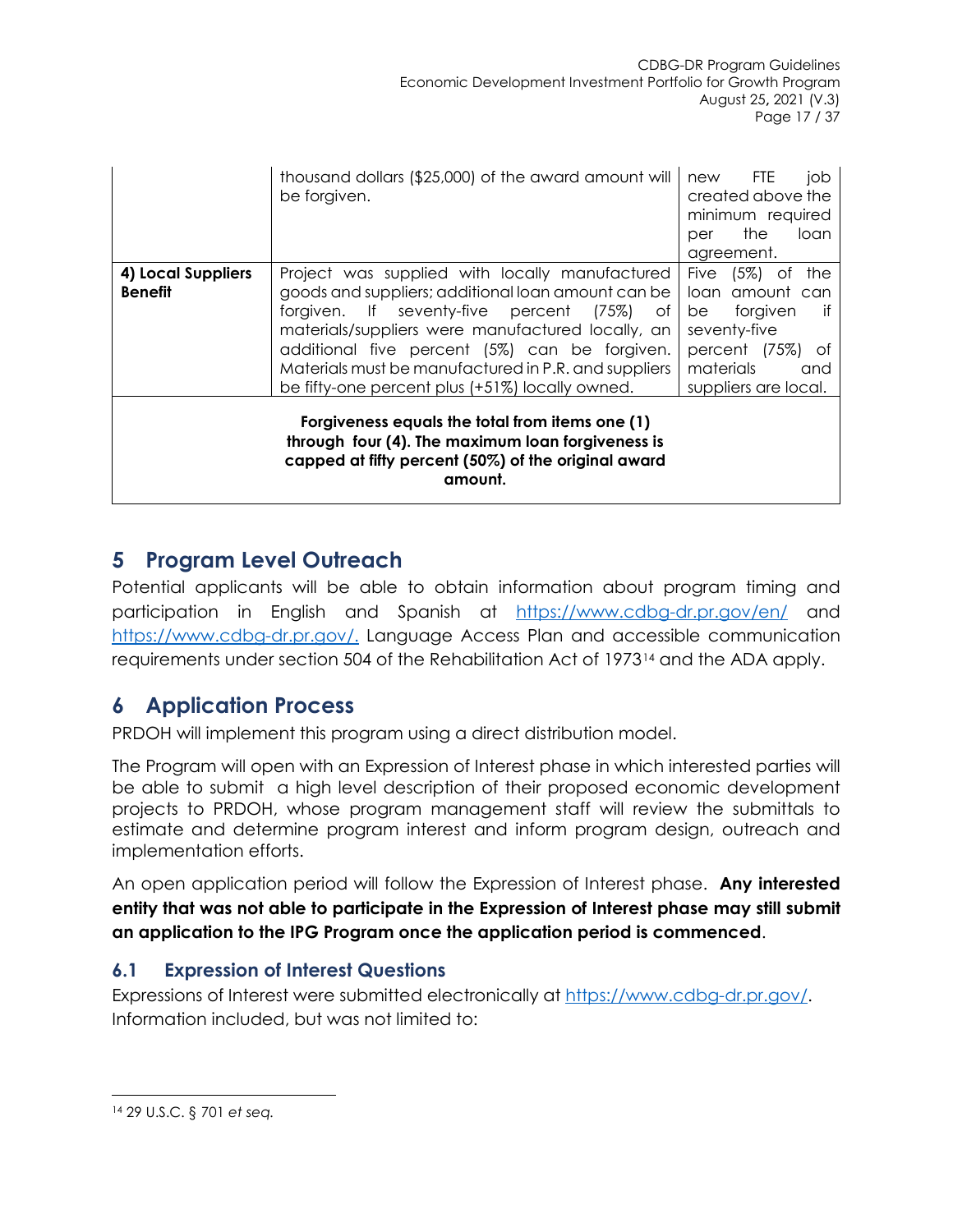- 1. Applicant Information
- 2. Proposed Project Description
- 3. Proposed Project Funding
- 4. Disaster Recovery Rationale
- 5. Project Benefits

#### <span id="page-17-0"></span>**6.2 Full Application Questions**

Applications must be submitted electronically at [https://www.cdbg-dr.pr.gov/.](https://www.cdbg-dr.pr.gov/)<sup>[15](#page-17-2)</sup> Information required in the full application will include, but is not limited to:

- 1. Business description and history;
- 2. Source and use of all committed funds;
- 3. Area(s), industry(s), and people served by the project;
- 4. Demonstrate a disaster recovery rationale;
- 5. Detailed description of how the project will create or retain jobs and how many jobs will be created or retained;
- 6. Timetable of projected start and completion, including a summary of any actions that have already been undertaken;
- 7. Personal and/or business competencies and capabilities necessary to achieve project success and completion; and
- 8. Public-sector projects done in support of another economic development project will need to submit that project's information and commitments of that project's development upon completion of the public-sector project and willingness to submit documentation for HUD compliance.

#### 6.2.1 Full Application Documentation Requirements

<span id="page-17-1"></span>In addition to the application, the following documents must be included:

- 1. Documentation of commitment of all sources of funding (equity/other sources of financing);
- 2. All current relevant financial information and project pro-forma;
- 3. Signed federal or Puerto Rico tax returns for existing businesses including all schedules for the prior three (3) years;
- 4. Financial statements for last two (2) quarters for existing businesses;
- 5. Signed federal or Puerto Rico personal tax returns for all twenty five percent (25%) or more owners/principals for most recent three (3) years;
- 6. Personal financial statements for all twenty five percent (25%) or more owners;
- 7. Copy of current government-issued identification for all twenty five percent (25%) or more owners/principals;

<span id="page-17-2"></span> <sup>15</sup> <https://cdbg-dr.pr.gov/en/investment-portfolio-for-growth-ipg-program/>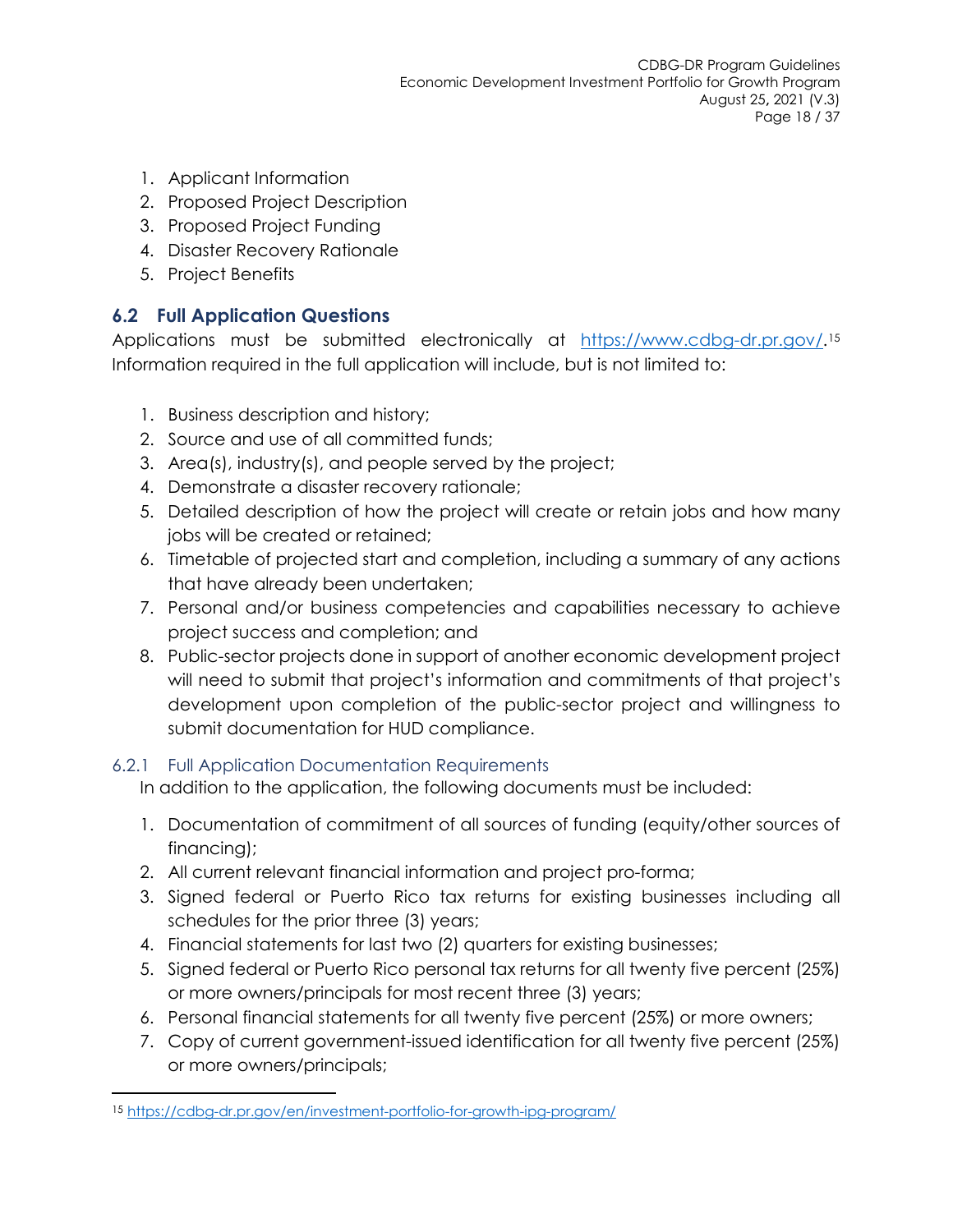- 8. Proof of business/ownership structure; and
- 9. Additional documentation besides the aforementioned documents may be requested.

Additional information may be required as needed.

#### <span id="page-18-0"></span>**6.3 Application Review Processes**

The following is a general outline of the process for submitting an application to the Program:

#### <span id="page-18-1"></span>6.3.1 Expression of Interest Review

• PRDOH will welcome the public to submit expressions of interest to determine interest in the IPG Program.

#### <span id="page-18-2"></span>6.3.2 Application Award Process

PRDOH's program management staff will review these submittals to estimate and determine program interest and to inform program design, outreach, and implementation efforts.

- Eligible applicants may submit a full application electronically via the PRDOH CDBG-DR website: [https://www.cdbg-dr.pr.gov/.](https://www.cdbg-dr.pr.gov/)[16](#page-18-3) The application period will last **thirty (30) calendar days**, unless otherwise extended by the direction of the Evaluation Committee;
- PRDOH notifies the applicant that the application has been received and is being processed;
- PRDOH completes an application threshold review, which will include reviewing the application for completeness, eligibility requirements and alignment with program requirements and goals;
- Eligible applications will be presented to the Evaluation Committee, for review and approval to proceed to underwriting;[17](#page-18-4)
- PRDOH contacts the applicant to request additional information needed to complete underwriting and to schedule a site visit with Committee members, if necessary;
- Applicant must provide the necessary information requested within **fifteen (15) calendar days** of being notified, but can request an extension in writing before the expiration of the deadline, subject to being duly justified, for items such as government certifications, etc. ;

<span id="page-18-3"></span> <sup>16</sup> <https://cdbg-dr.pr.gov/en/investment-portfolio-for-growth-ipg-program/>

<span id="page-18-4"></span><sup>&</sup>lt;sup>17</sup> The total number of committee members will always be an odd number for tie breaking purposes.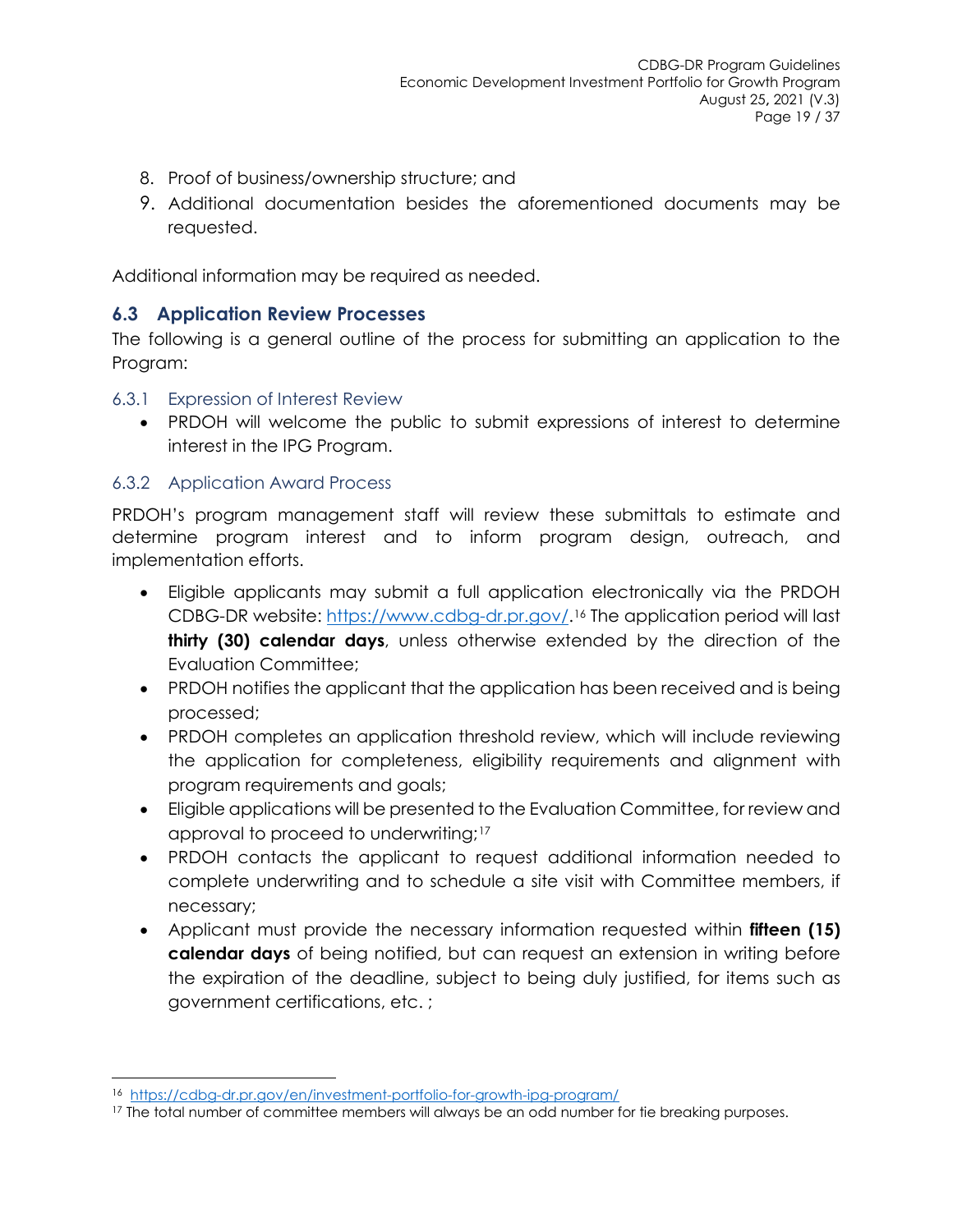- PRDOH conducts a preliminary environmental review, underwriting analysis, duplication of benefits review, and determines potential award amount and terms;
- PRDOH confirms that all other sources of financing are committed and available;
- PRDOH presents final analysis to the committee for review and approval;
- The Committee evaluates and selects projects based on evaluation criteria;
- The Committee sends the Notice of Award to the applicant;
- PRDOH sends the Final Award letter to the applicant;
- Applicant signs the loan agreement;
- Funding is disbursed as agreed in the loan agreement;
- Award recipient repays loan as agreed upon in the loan agreement; and
- Award recipient submits documentation as requested for program reporting and compliance purposes.

## <span id="page-19-0"></span>**7 Reporting**

Award recipients receiving federal award funds must complete a quarterly report in which they provide an overview on the project's progress to date, compliance with job creation/ retention (if applicable), and include a summary of the progress expected for the next quarter. Additional compliance reporting, including but not limited to that for Section 3 of the Housing and Urban Development Act of 1968, as amended, 12 U.S.C. §1701u, and Davis Bacon and Related Acts, as amended, 40 U.S.C. §3141-3148, will be maintained in accordance with the reporting requirements under the CDBG-DR regulations, applicable PRDOH CDBG-DR policies, and executed agreements. Reporting requirements will be detailed in the loan agreement for each award and must be submitted on the agreed upon schedule.

## <span id="page-19-1"></span>**8 Duplication of Benefits (DOB)**

The Robert T. Stafford Disaster Relief and Emergency Assistance Act (Stafford Act), as amended, 42 U.S.C. § 5121 *et seq*., prohibits any person, business concern, or other entity from receiving Federal funds for any part of such loss as to which they have received financial assistance under any other program, from private insurance, charitable assistance, or any other source. As such, PRDOH must consider disaster recovery aid received by Program Applicants from any other federal, state, local or other source and determine if any assistance is duplicative. Any assistance determined to be duplicative must be deducted from the Program's calculation of the Applicant's total need prior to awarding assistance.

To be eligible to receive CDBG-DR funds under the Program and as part of the application process, all applicants must confirm and provide assurance that efforts will be made to avoid a "duplication of benefits." PRDOH understands and expects that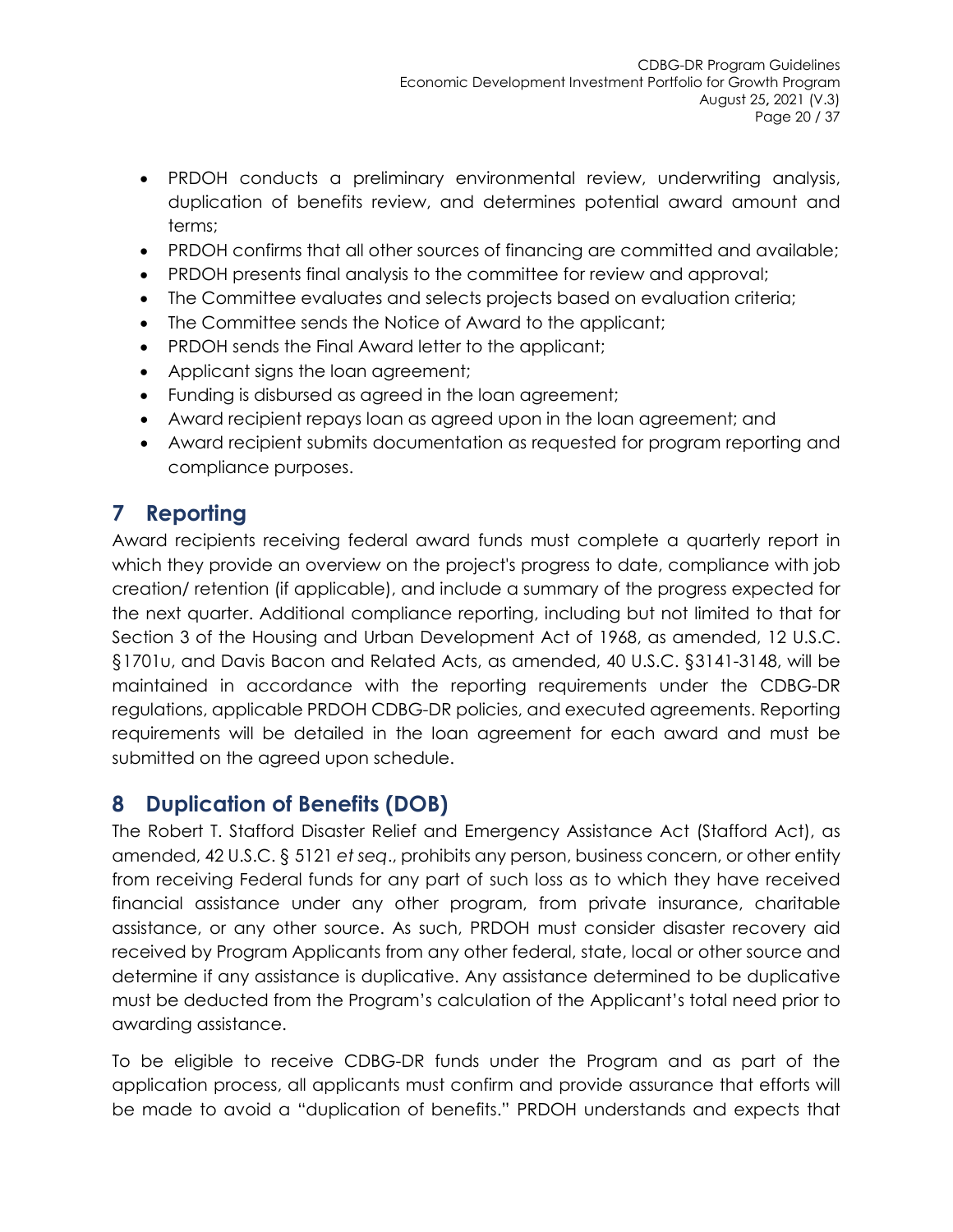some projects funded through this Program, may also be able to receive other types of Federal funding, therefore, a DOB analysis will be performed for each funded project.

Program controls to prevent duplication of benefits include, but are not limited to:

- Certification that business applicants will notify PRDOH of all potential DOBs as part of the information submitted in their applications;
- Verification of specific DOBs through various available sources such as FEMA, the Small Business Administration, insurers, and any other sources of funding;
- Requiring the applicant to authorize PRDOH to contact all potentially duplicative funding sources on their behalf to verify all funding sources received and/or approved; and
- Calculation of duplication of benefits per Federal Register Notice 84 FR 28836.

The duplication of benefits guidance included in Federal Register Vol.84, No.119 (June 20, 2019), 84 FR 28836, supersedes the duplication of benefits guidance issued in Federal Register Vol. 76, No. 221 (November 16, 2011), 76 FR 71060 for CDBG-DR grants received in response to disasters declared between January 1, 2015 and December 31, 2021. As such, the duplication of benefits policy outlined in the program guidelines follows the guidance issued in 84 FR 28836.

## <span id="page-20-0"></span>**9 Environmental Review**

An environmental review is the process of reviewing a project and its potential environmental impacts to determine whether it meets federal, state, and local environmental standards. Every project undertaken with Federal funds, and all activities associated with such project, are subject to the provisions of the National Environmental Policy Act of 1969 (**NEPA**), 42 U.S.C. 4327 *et seq.*, as well as to the HUD environmental review regulations at 24 C.F.R. Part 58 on Environmental Review Procedures for Entities Assuming HUD Environmental Responsibilities.

A HUD environmental review would need to be performed for the project. This type of environmental review is different from a Phase One typically required from a bank. Also, the applicant must receive from PRDOH an Environmental Notice to proceed prior to making any choice-limiting actions regarding the project, including demolition or grading of the property, entering construction contracts, commencement of construction, or any other choice-limiting action. Once a pre-application is submitted, choice-limiting actions cannot be undertaken.

#### <span id="page-20-1"></span>**9.1 Environmental Level of Review**

Laws and regulations which contain environmental provisions with which the Program must comply include, but are not limited to: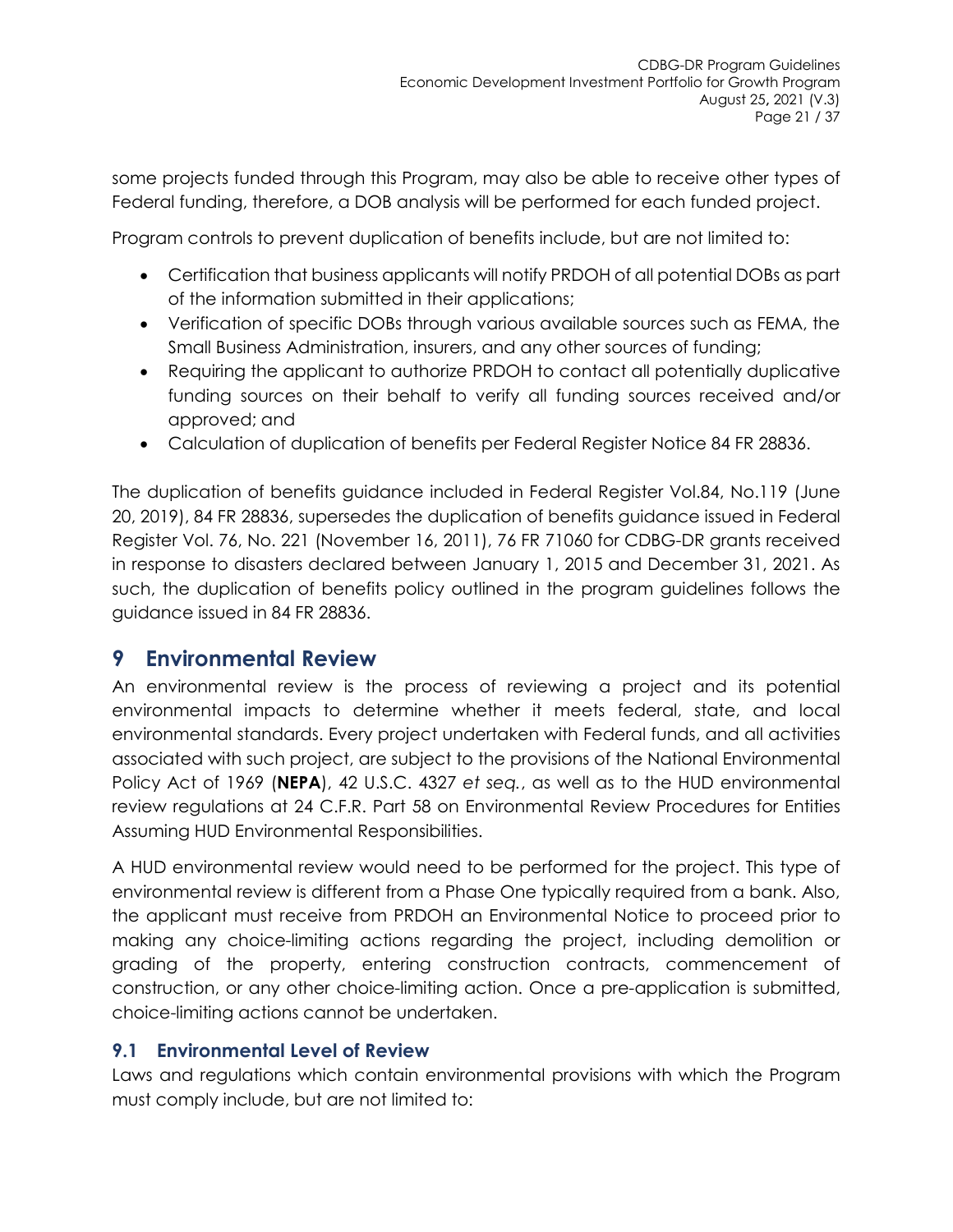- Protection of Historic Properties (36 C.F.R. § 800)
- Floodplain Management and Protection of Wetlands (24 C.F.R. Part 55, Executive Order 11988 and Executive Order 11990)
- Sections 307 (c) and (d) of the Coastal Zone Management Act of 1972 (**CZMA**), as amended, (16 U.S.C. § 1456)
- Sole Source Aquifers (40 C.F.R. Part 149)
- Endangered Species Act of 1973, as amended (50 C.F.R. Part 402)
- Section 7 (b)(c) of the Wild and Scenic Rivers Act of 1968 (**WSRA**), as amended, (16 U.S.C. § 1278 - Restrictions on Water Resources Projects)
- Air quality provisions as found in Sections 176 (c) and (d) of the Clean Air Act, as amended, (42 U.S.C. § 7506) and in Title 40 of the Code of Federal Regulations (40 C.F.R. Parts 6, 51, and 93)
- Farmland Protection Policy Act (**FPPA**) (7 U.S.C. § 4201 *et seq*., implementing regulations 7 C.F.R. Part 658, of the Agriculture and Food Act of 1981, as amended)
- Environmental Criteria and Standards (24 C.F.R. Part 51 §§ 51.1 51.305)
	- o Noise Abatement and Control (24 C.F.R. §§ 51.100 51.106)
		- o Siting of HUD-Assisted Projects Near Hazardous Operations Handling Conventional Fuels or Chemicals of an Explosive or Flammable Nature (24 C.F.R. §§ 51.200 - 51.208)
		- o Siting of HUD Assisted Projects in Runway Clear Zones at Civil Airports and Clear Zones and Accident Potential Zones at Military Airfields (24 C.F.R. § 51 §§ 51.300 - 51.305)
- Toxic/Hazardous Materials (24 C.F.R. § 58.5(i)(2)(i))
- Federal Actions to Address Environmental Justice in Minority Populations and Low-Income Populations (Executive Order 12898, signed on 1994)

To conduct the appropriate level of environmental review, the Program will need to determine the environmental classification of the project. The term "project" may be defined as an activity or group of activities geographically, functionally, or integrally related, regardless of funding source, to be undertaken by the Program in whole or in part to accomplish a specific objective.

Prior to taking any choice limiting action<sup>18</sup>, a determination of one of the following three (3) major environmental classifications for projects must be made:

<span id="page-21-0"></span><sup>18</sup> Neither a recipient nor any participant in the development process, including public or private nonprofit or for-profit entities, or any of their contractors, may commit HUD assistance under a program listed in § 58.1(b) on an activity or project until HUD or the state has approved the recipient's RROF and the related certification from the responsible entity. In addition, until the RROF and the related certification have been approved, neither a recipient nor any participant in the development process may commit non-HUD funds on or undertake an activity or project under a program listed in § 58.1(b) if the activity or project would have an adverse environmental impact or limit the choice of reasonable alternatives.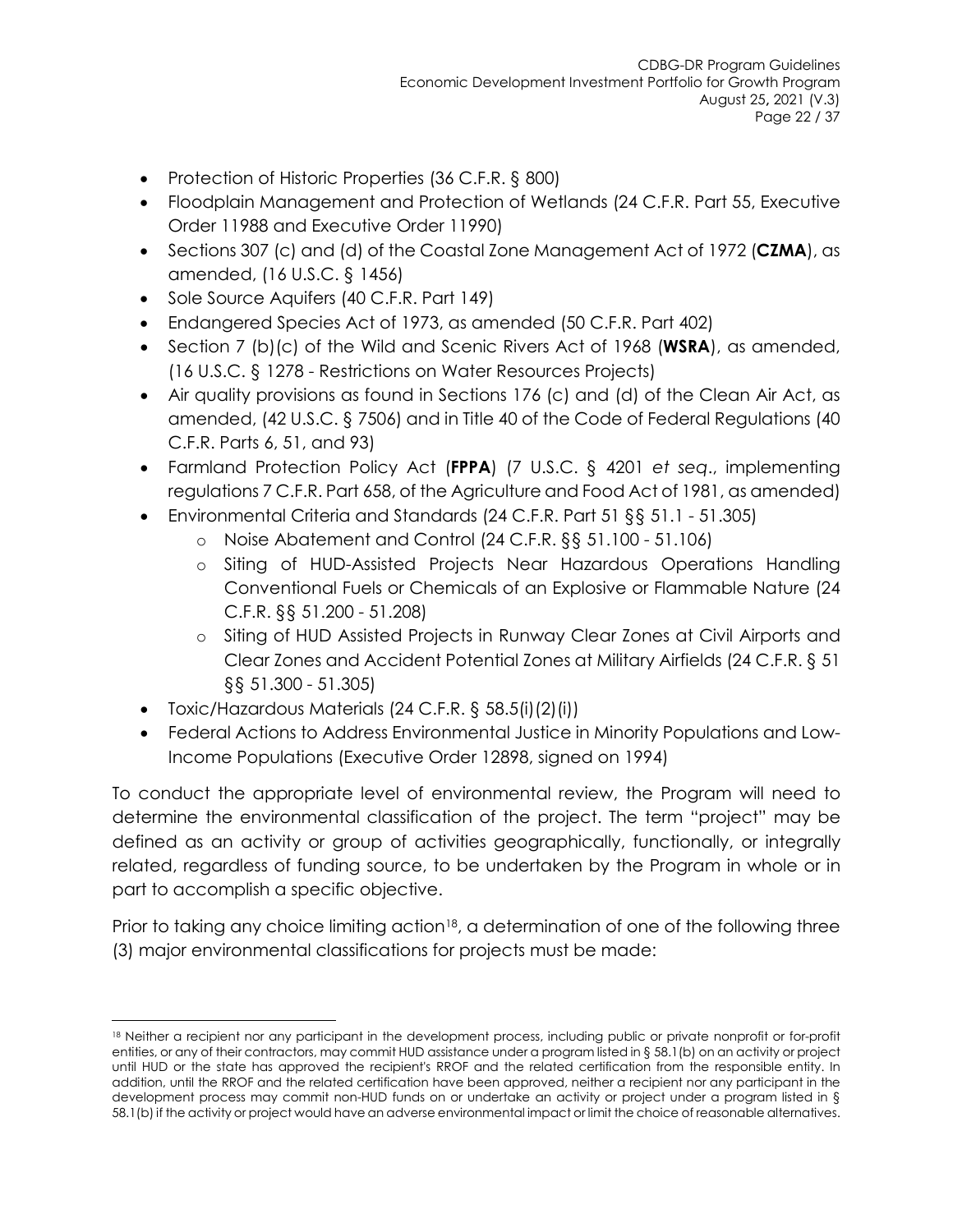- **Exempt Activities:** These are activities which, by their nature, are highly unlikely to have any direct impact on the environment. Accordingly, these activities are not subject to most of the procedural requirements of environmental review. If a project is determined to be exempt, the Program must document in writing that the project is exempt and meets the conditions for exemption spelled in 24 C.F.R. § 58.34. In addition to making the written determination of exemption, the Program must also determine whether any of the requirements of 24 C.F.R. § 58.6 are applicable and address as appropriate.
- **Categorically Excluded Activities:** These are activities for which no Environmental Impact Statement or Environmental Assessment and finding of no significant impact under NEPA is required. These activities are divided into those that are and those that are not subject to related laws and authorities at 24 C.F.R. § 58.5. Examples of categorically excluded activities not subject to related laws and authorities under 24 C.F.R. § 58.5 include: tenant based rental assistance; supportive services; operating costs; economic development activities; activities to assist homebuyers to purchase existing dwelling units or units under construction; and affordable housing predevelopment costs with no physical impact. To complete environmental requirements for categorically excluded activities not subject to 24 C.F.R. § 58.5, the Program must make a finding of categorical exclusion and include such finding in the Environmental Review Record. When these kinds of activities are undertaken it is not required to issue a public notice or to submit a request for release of funds. In any case, environmental compliance is required for the items listed in 24 C.F.R. § 58.6.
	- o Examples of categorically excluded activities subject to related laws and authorities under 24 C.F.R. § 58.5 include: acquisition, repair, improvement, reconstruction, or repair of public facilities; special projects directed toward the removal of material and architectural barriers; and repair of buildings and improvements for residential units and non-residential buildings. The Environmental Review Record for these activities must contain a written determination of the finding of a categorical excluded activity subject to 24 C.F.R. §58.5 including a description of the project, a citation of the application subsection of 24 C.F.R. § 58.35(a), and written documentation as to whether there were any circumstances which required compliance with 24 C.F.R. § 58.5 and 58.6.
	- o The documentation must support its determinations related to compliance including correspondence with applicable agencies having jurisdiction. Upon completion, there should be one of three (3) environmental findings: (1) the project converts to Exempt (i.e. 24 C.F.R.  $\S$  58.34(a)(12)); (2) the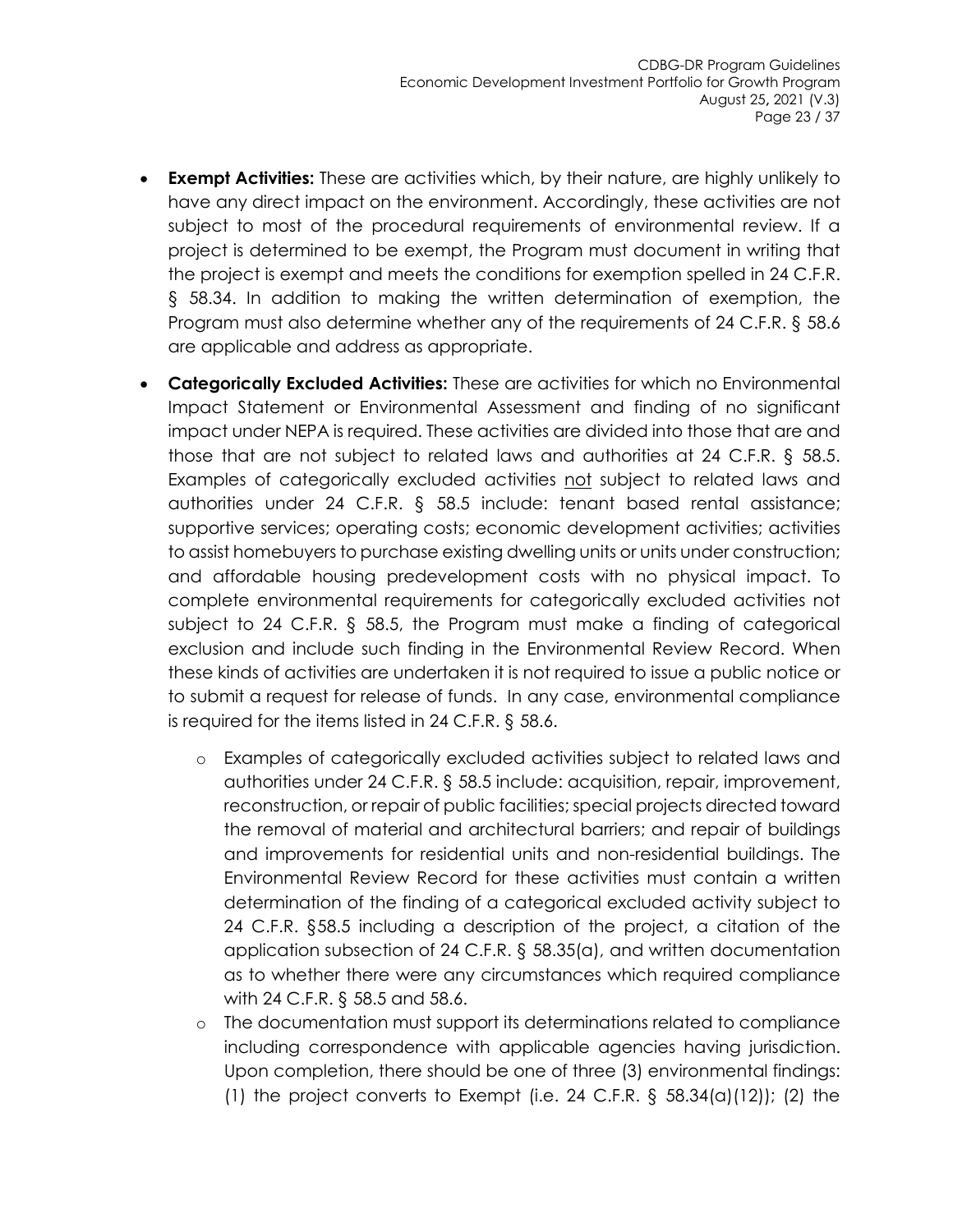project invokes compliance with one or more of the laws and/or authorities and, therefore, requires public notification and approval from HUD; or (3) the unusual circumstances of the project result in a significant environmental impact and, therefore, compliance with NEPA is required. If upon completion it is determined that compliance is required for one or more of the Federal laws and authorities listed in 24 C.F.R. § 58.5, then a public notification known as Notice of Intent to Request Release of Funds must be posted. After a **seven (7) day** comment period, a Request for Release of Funds and Environmental Certification must be prepared. The Environmental Certification certifies compliance with all environmental review requirements.

- **Activities Requiring an Environmental Assessment:** These are activities which are neither exempt nor categorically excluded and, therefore, will require an Environmental Assessment documenting compliance with NEPA, HUD, and with the environmental requirements of other applicable federal laws. Once the Environmental Review has been completed and any comments have been addressed appropriately, the project may be found to not constitute an action that significantly affects the quality of the human environment and, therefore, does not require the preparation of an Environmental Impact Statement; or the project constitutes an action that significantly affects the quality of the human environment and, therefore, requires the preparation of an Environmental Impact Statement.
	- o If it is determined that the action does not significantly affect the quality of the environment, then the Program will post a public notice called a Combined/Concurrent Notice of Finding of No Significant Impact (**FONSI**) and Notice of Intent to Request Release of Funds (**NOI/RROF**). The NOI/RROF Environmental Certification must be submitted to HUD no sooner than **fifteen (15) days** after publishing the combined/concurrent notice (NOI/RROF) and FONSI and HUD will hold the Release of Funds for a **fifteen (15) day** period to allow for public comment on the RROF. If no comments are received during this time, HUD will send a signed Authorization to Use Grant Funds and the project may proceed.

## <span id="page-23-0"></span>**10 Civil Rights and Non-Discrimination**

As a program receiving Federal CDBG-DR funding, the Program shall be implemented in a manner that does not deny any individuals the opportunity to participate in, access, or benefit from the Program based on any federally or locally designated protected classes. Funded activities shall be designed and implemented in a manner that avoids disproportionate negative impacts on protected classes of people and vulnerable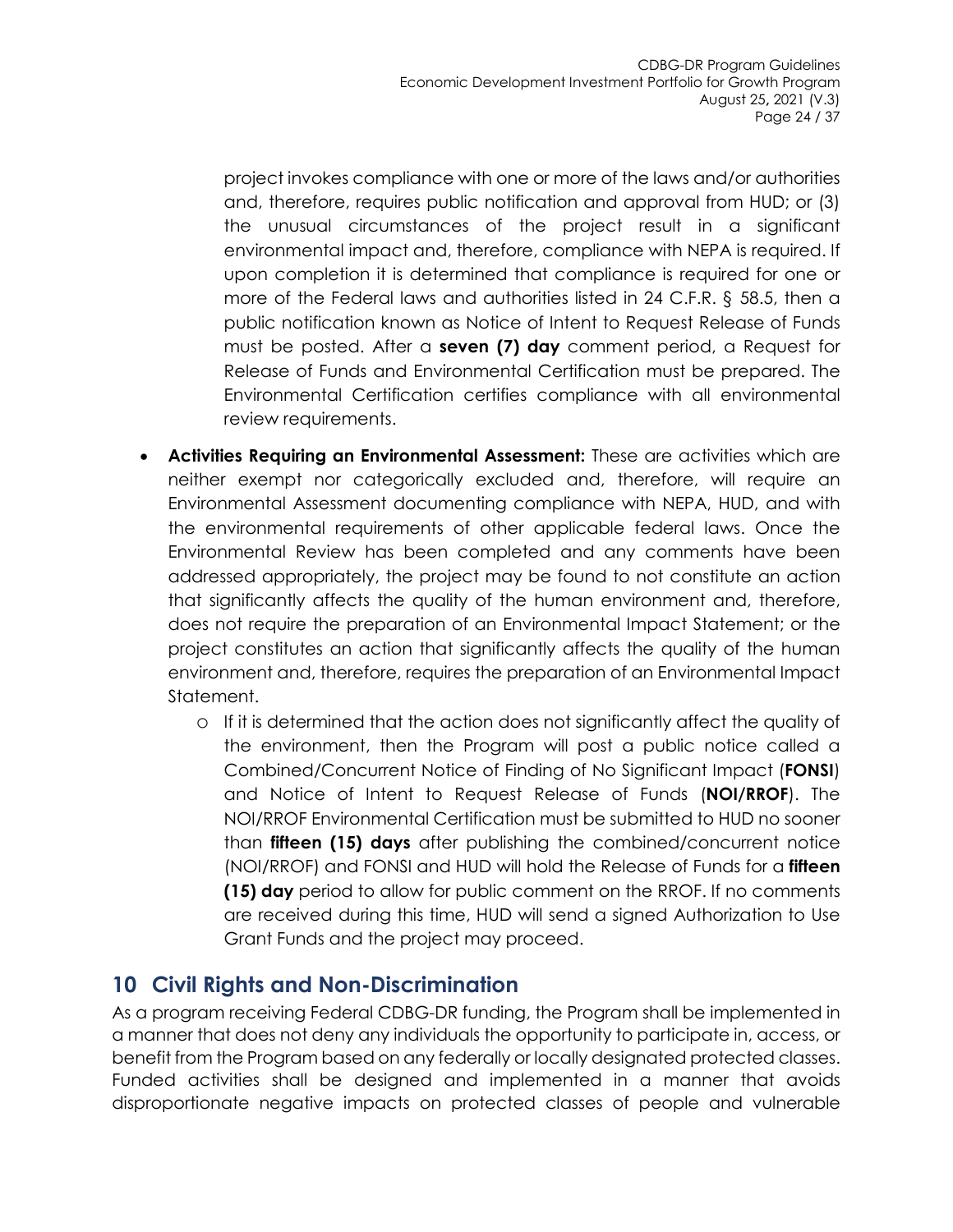communities, as well as creates opportunities to address economic inequities facing communities. PRDOH has adopted several policies to which it, its subrecipients, and all contractors must adhere in the design and implementation of the Program. All CDBG-DR policies are available in English and Spanish on the PRDOH website at <https://www.cdbg-dr.pr.gov/en/resources/policies/general-policies/> and [https://www.cdbg-dr.pr.gov/recursos/politicas/politicas-generales/.](https://www.cdbg-dr.pr.gov/recursos/politicas/politicas-generales/)

#### <span id="page-24-0"></span>**10.1 Fair Housing & Equal Opportunity Policy (FHEO Policy)**

The FHEO Policy establishes requirements and provides guidance for ensuring that CDBG-DR programs do not discriminate against protected classes of people. Included in this policy is a summary of all civil rights-related and anti-discrimination laws, which must be complied with, strategies and requirements for the affirmative marketing of programs to potential participants, the handling of discrimination complaints, equal opportunity employment requirements, communication requirements, recordkeeping requirements, and other information critical for ensuring compliant design and implementation of the IPG Program.

#### <span id="page-24-1"></span>**10.2 Section 504, Americans with Disabilities Act, and Equal Employment Opportunity**

All entities receiving an award from the Program are required to comply with Section 504, ADA, and Equal Employment Opportunity (**EEO**) requirements in the execution of both infrastructure and job creation or retention activities. Based on the applicant entity type and the project activities, infrastructure and facilities, as well as employment practices, will need to comply with Section 504 and ADA to be physically accessible to persons with disabilities, and employers must comply with employment requirements under these statues as well as EEO.

#### <span id="page-24-2"></span>**10.3 Reasonable Accommodation Policy**

Federally funded programs are required under Section 504 of the Rehabilitation Act of 1973, as amended, to make reasonable accommodations and modifications for individuals with disabilities. The purpose of Section 504 is to avoid discrimination and ensure these individuals have an equal opportunity to access and enjoy the benefits of the Program. Requests for accommodations (changes to a rule, policy, practice, or service) and reasonable modifications (structural changes to a building or dwelling) most commonly arise in housing programs; however, Section 504 applies to all federally funded programs and activities.

Any person with disability-related needs may submit a request for accommodation or modification to PRDOH, its subrecipients, or contractors involved in the implementation of CDBG-DR programs. PRDOH has established the Reasonable Accommodation Policy to guide individuals on how to submit a non-employment related request, and instruct PRDOH employees, subrecipients, and contractors on how to receive and evaluate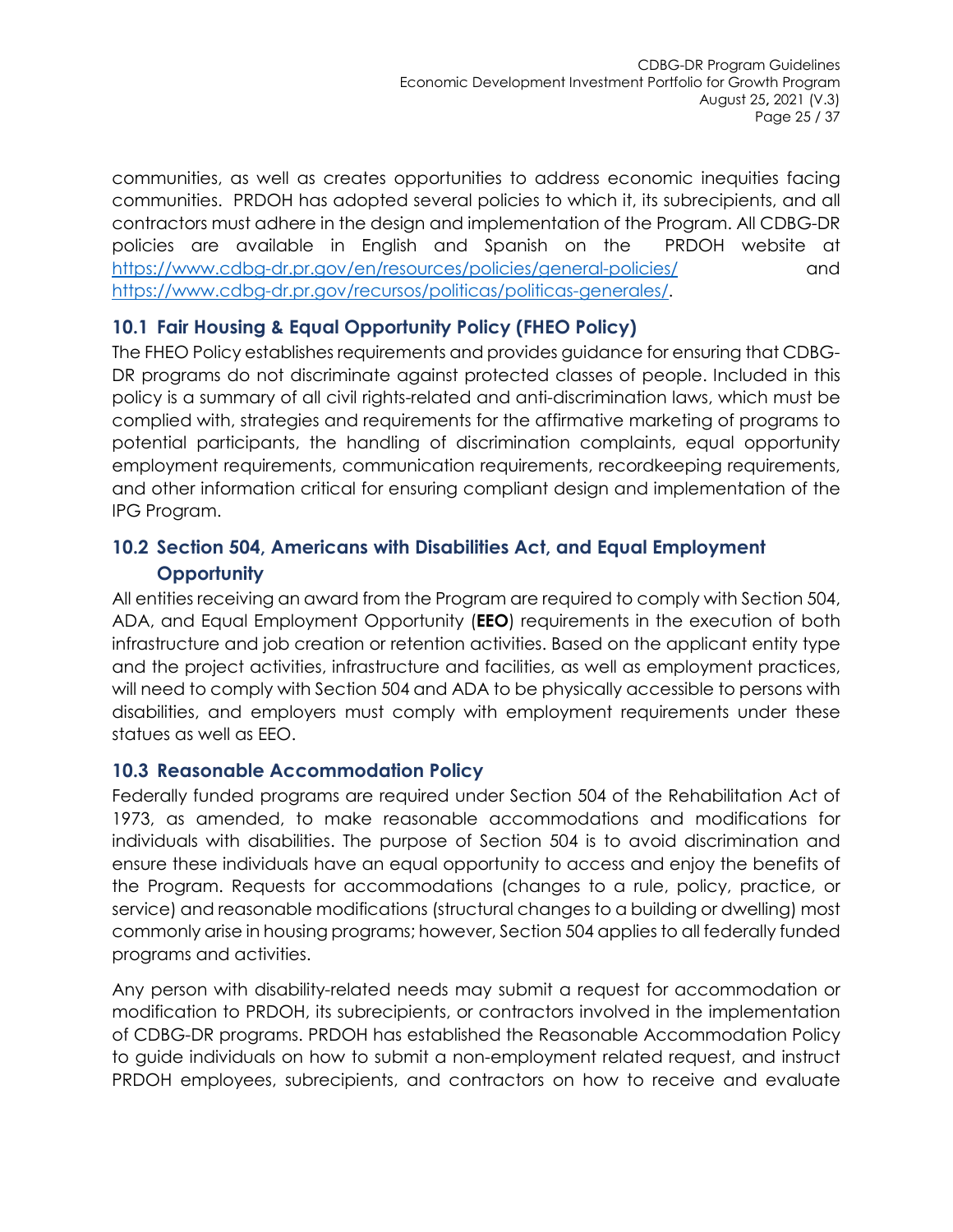reasonable accommodation and modification requests. Any employment-related reasonable accommodation request should be directed to the individual's employer.

PRDOH will ensure that every effort is made to meet the disability-related needs of requesting individuals to the maximum extent feasible, so far as providing the requested accommodations or modifications is considered reasonable.

The Reasonable Accommodation Policy are available in English and Spanish on the PRDOH website at <https://cdbg-dr.pr.gov/en/fair-housing/policy-documents/> and [https://cdbg-dr.pr.gov/fair-housing/politicas-documentos/.](https://cdbg-dr.pr.gov/fair-housing/politicas-documentos/)

#### <span id="page-25-0"></span>**10.4 Language Access Plan**

PRDOH, its subrecipients, and contractors are responsible for complying with the PRDOH Language Access Plan (**LAP**). The purpose of the LAP is to ensure meaningful access to federally assisted programs and activities for persons, who because of national origin are limited in their Spanish or English proficiency. The LAP provides concrete action steps that shall be followed by PRDOH, subrecipients, and contractors to ensure that appropriate language services and translated vital documents are made available to potential and actual Program participants, as well as in outreach activities, in accordance with the LAP.

The LAP are available in English and Spanish on the PRDOG website at [https://cdbg](https://cdbg-dr.pr.gov/en/fair-housing/policy-documents/)[dr.pr.gov/en/fair-housing/policy-documents/](https://cdbg-dr.pr.gov/en/fair-housing/policy-documents/) and [https://cdbg-dr.pr.gov/fair](https://cdbg-dr.pr.gov/fair-housing/politicas-documentos/)[housing/politicas-documentos/.](https://cdbg-dr.pr.gov/fair-housing/politicas-documentos/)

## <span id="page-25-1"></span>**11 Uniform Relocation Act (URA)**

As a Federally funded program, and in accordance with the Uniform Relocation Assistance and Real Property Acquisition Policies Act of 1970 (URA), as amended, 42 U.S.C. § 4601 *et seq.*, and the government wide implementing regulations found at 49 C.F.R. Part 24, all CDBG-DR programs are subject to URA regulations.

Projects funded under the Program, which include acquisition activities that result in displacement, must comply with all applicable URA regulations for notifying property owners, businesses, and tenants who may be subject to displacement. Persons and entities qualifying as "displaced persons" may be eligible for relocation assistance benefits, which must be accounted for in project budgets.

As a condition of receiving CDBG-DR assistance, Applicants agree to fully comply with all applicable provisions of the URA. For more information on how URA regulations apply to the CDBG-DR Program, please refer to the PRDOH Uniform Relocation Assistance Guide and Residential Anti-Displacement and Relocation Assistance Plan at <https://cdbg-dr.pr.gov/en/resources/policies/> (English) or [https://cdbg](https://cdbg-dr.pr.gov/recursos/politicas/politicas-generales/)[dr.pr.gov/recursos/politicas/politicas-generales/](https://cdbg-dr.pr.gov/recursos/politicas/politicas-generales/) (Spanish).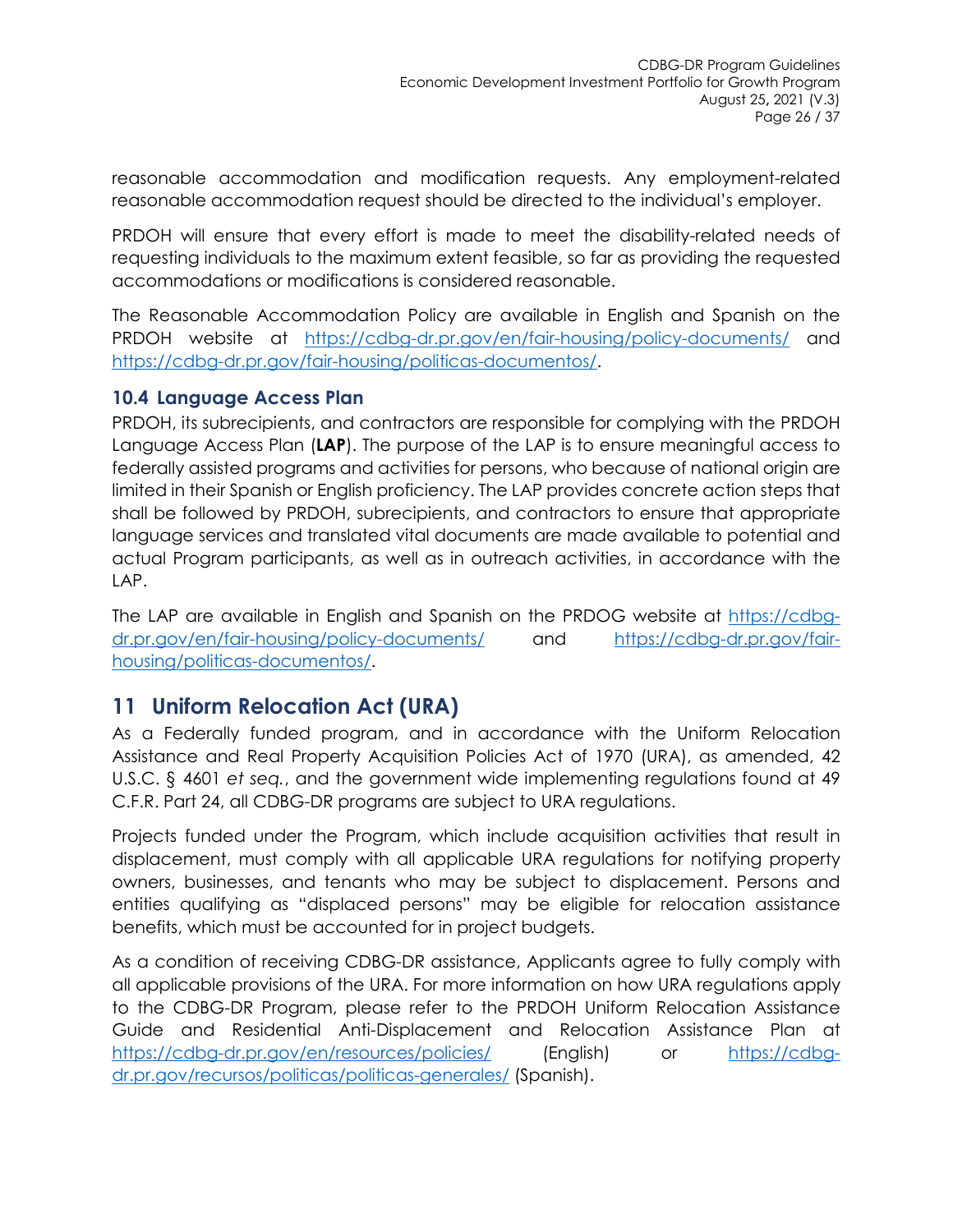PRDOH, its subrecipients, and awarded entities should ensure that infrastructure activities will avoid disproportionate impact on vulnerable populations and create opportunities to address economic inequities facing local communities.

## <span id="page-26-0"></span>**12 Labor Standards**

Projects receiving CDBG-DR funding are required to comply with federal labor standards laws, including Davis-Bacon Act of 1931 and Related Acts (**DBRA**), as amended, 40 U.S.C. §3141- 3148; Fair Labor Standards Act of 1938 (**FLSA**), as amended, 29 U.S.C. § 201 et seq.; Contract Work Hours and Safety Standards Act (**CWHSSA**), 40 U.S.C. § 3701; Copeland Anti-Kickback Act, 40 U.S.C. § 3145, and Section 3 of the Housing and Urban Development Act of 1968 (**Section 3**). Together, these laws ensure that workers are paid and treated fairly by employers receiving CDBG-DR funding to execute program activities, and employment opportunities are made available to low income individuals to the greatest extent possible. Each of these laws requires important recordkeeping practices to ensure compliance and allow for accurate and efficient reporting as required by PRDOH.

Policies have been adopted by PRDOH for the CDBG-DR Program, which it, its subrecipients, and contractors are required to follow and comply with in the implementation of CDBG-DR funded activities. These policies are available in English and Spanish at: <https://www.cdbg-dr.pr.gov/en/resources/policies/> or [https://cdbg](https://cdbg-dr.pr.gov/recursos/politicas/politicas-generales/)[dr.pr.gov/recursos/politicas/politicas-generales/.](https://cdbg-dr.pr.gov/recursos/politicas/politicas-generales/)

## <span id="page-26-1"></span>**13 Program Income**

Program income as defined by 24 C.F.R. § 570.500 (a) refers to gross [income](https://www.law.cornell.edu/definitions/index.php?width=840&height=800&iframe=true&def_id=31ea9a12a77cf51b82fe3b9f8fd09d10&term_occur=999&term_src=Title:24:Subtitle:B:Chapter:V:Subchapter:C:Part:570:Subpart:J:570.500) received by the recipient or a subrecipient directly generated from the use of [CDBG funds,](https://www.law.cornell.edu/definitions/index.php?width=840&height=800&iframe=true&def_id=d3bc5d2ee66d745a10b7523cd24888b3&term_occur=999&term_src=Title:24:Subtitle:B:Chapter:V:Subchapter:C:Part:570:Subpart:J:570.500) except as provided in paragraph (a)(4).

Given the direct distribution model of the Program, PRDOH is the recipient of the loan payments and therefore of the program income. All IPG loan payments are collected by PRDOH and treated as program income. Program Income generated by IPG loan repayments will be placed in an interest- bearing account, in accordance with 24 C.F.R. § 570.500 (b) as a revolving loan fund and will be used to fund additional IPG awards as sufficient funds become available. Under 24 C.F.R. § 570.500(b) a revolving fund is:

• A separate fund (with a set of accounts that are independent of other program accounts) established for the purpose of carrying out specific activities which, in turn, generate payments to the fund for use in carrying out the same activities. Each revolving loan fund's cash balance must be held in an interest-bearing account, and any interest paid on CDBG funds held in this account shall be considered interest earned on grant advances and must be remitted to HUD for transmittal to the U.S. Treasury no less frequently than annually. (Interest paid by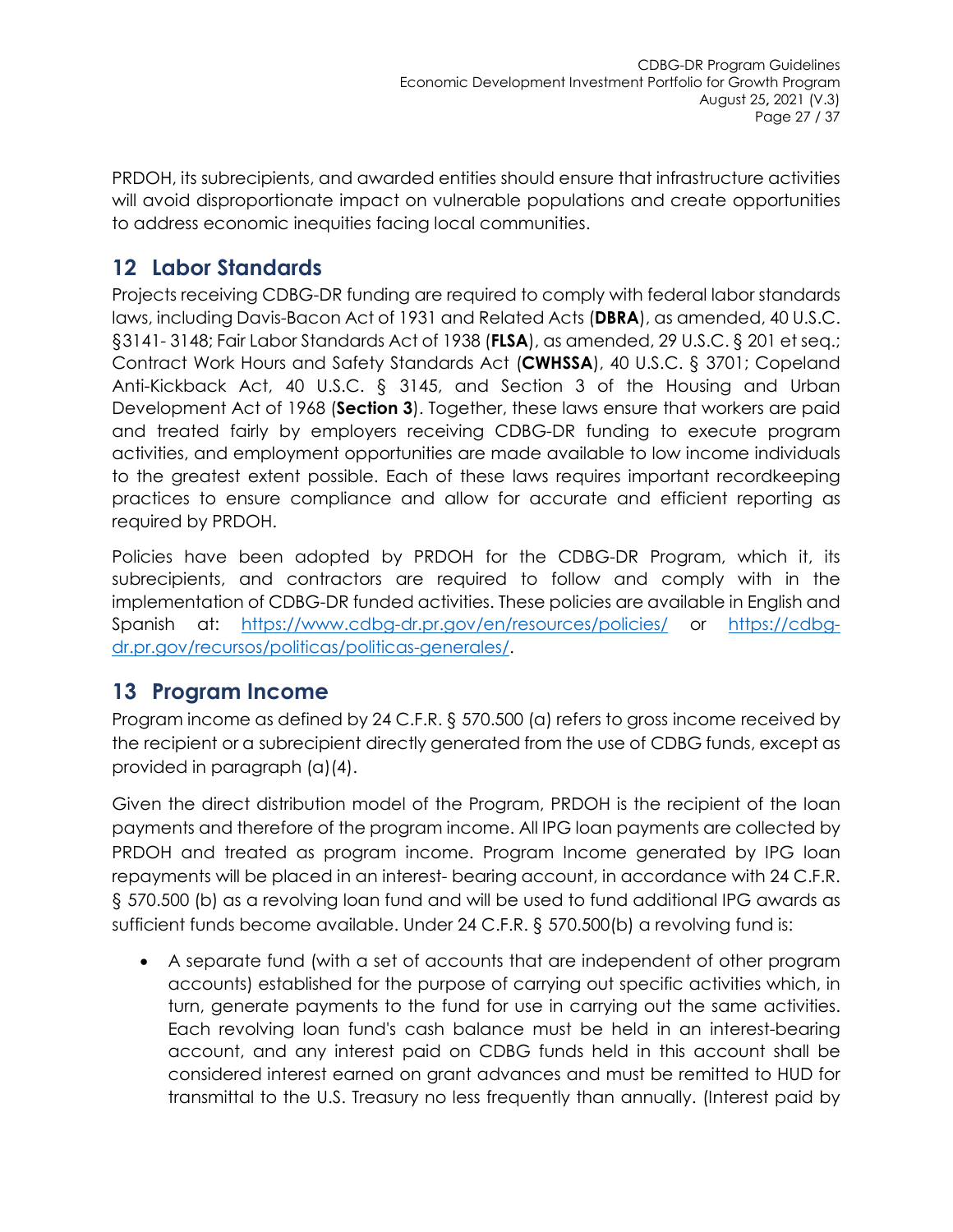borrowers on eligible loans made from the revolving loan fund shall be program income and treated accordingly).

## <span id="page-27-0"></span>**14 Program Closeout**

Program closeout is the process by which PRDOH determines that the program has been successfully completed. A program is deemed complete upon final review and/or inspection by PRDOH and, when applicable, the submission of proof that all agreed upon performance indicators have been reported as well as performance milestones met.

General requirements for closeout are as follows:

- All funds have been disbursed to awarded recipient;
- All terms and conditions set forth in the loan agreement have been satisfied;
- All eligibility and duplication of benefits documentation are found to be in accordance with all requirements of this Program;
- All milestones have been met and deliverables submitted, and each in accordance with all requirements of this Program;
- All Program forms required throughout the entirety of program processes have been duly completed and executed by the appropriate parties;
- All CDBG-DR funds used have been properly accounted for and reconciled with project budget;
- A CDBG-DR National Objective has been documented;
- Awardee repays loan as agreed, per instructions given by PRDOH at closing; and
- Other requirements for closeout as established in loan agreements.

## <span id="page-27-1"></span>**15 Monitoring**

Applicant-entities will report to PRDOH as established in each CDBG-DR Award Agreement. All information reported will be available, as part of PRDOH's Quarterly Performance Reports (**QPRs**) in English and Spanish on the PRDOH CDBG-DR website at <https://www.cdbg-dr.pr.gov/en/reports/> and [https://www.cdbg-dr.pr.gov/reportes/.](https://www.cdbg-dr.pr.gov/reportes/) In addition, as a condition of receiving federal funds, an entity may be subject to and must comply with audits and document requests from PRDOH, HUD and OIG.

## <span id="page-27-2"></span>**16 Program-Based Reconsideration and/or Administrative Review**

Applicants of the Program may contest any determinations or denials based on Program policy. However, an Applicant may not challenge a federal statutory requirement. Applicants have the right to request a Program-based Reconsideration with the Program or request an Administrative Review directly with PRDOH, as stated below. If the Applicant fails to contest a determination within the time allotted, the inaction will be deemed as an acceptance of the determination.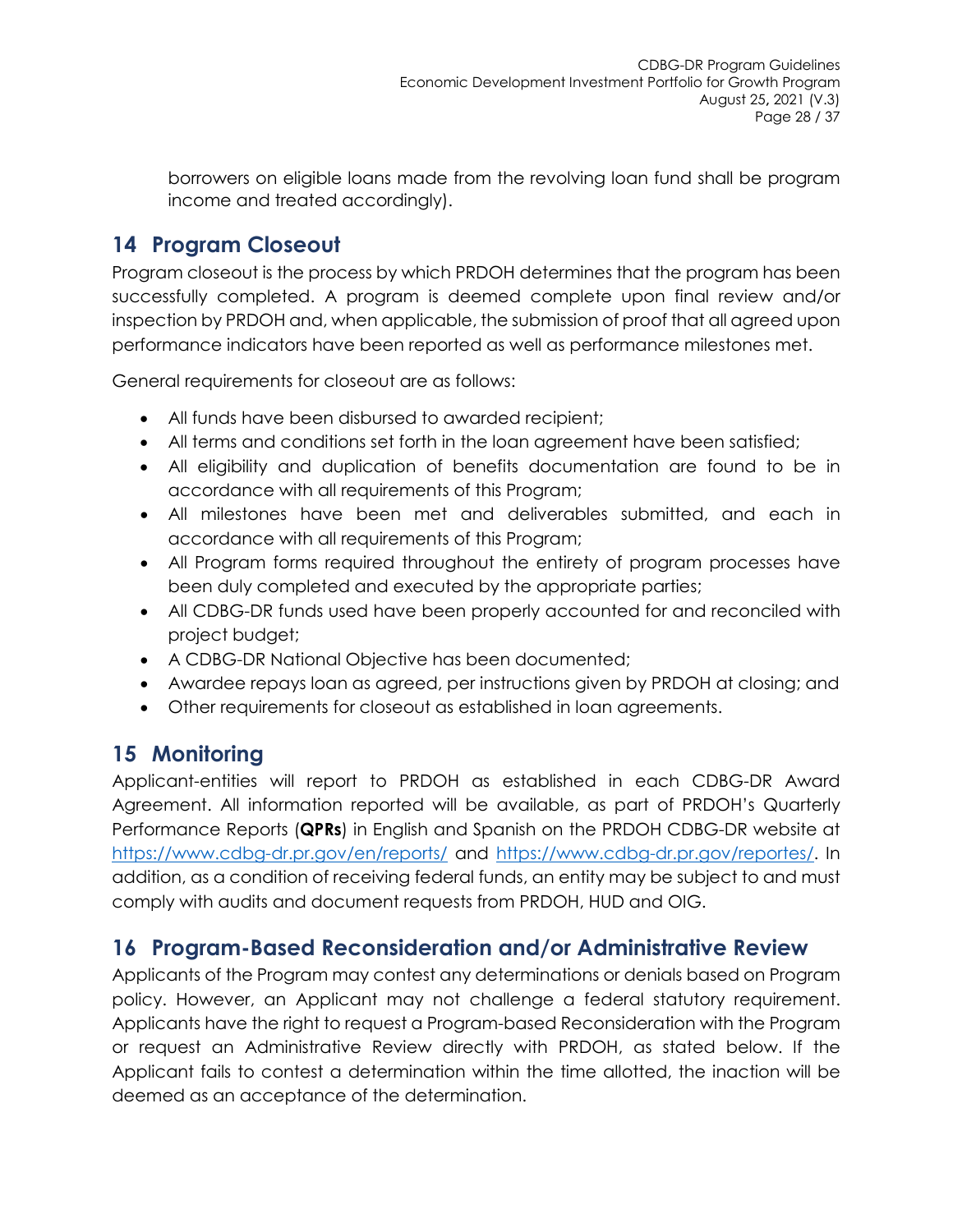#### <span id="page-28-0"></span>**16.1 Program-based Reconsideration Request**

Applicants who wish to contest a Program determination may file a Program-based Reconsideration Request directly with the Program by submitting a written request, via electronic or postal mail, within **twenty (20) calendar days** from the date a copy of the notice was filed in the record of the agency. Provided that, if the date on which the copy of the notice is filed in the records of the agency differs from the mailing date (postal or electronic) of said notice, the aforementioned **twenty (20) calendar day-term** shall be calculated from the mailing date (postal or electronic). Notices distributed via electronic communication shall be considered valid. In the event a notification is sent via postal and electronic mail, the notification date will be the one sent beforehand. Program notices will include the electronic and postal information where these will be received, as these may vary.

Applicants who file a Program-based Reconsideration Request are encouraged to provide individual facts or circumstances, as well as supporting documents to justify their petition. In the Reconsideration Request process, the Program will only review facts and information already included in an Applicant's file, unless the Applicant submits new documentation. The Program has the discretion to accept or reject new documentation based upon its relevance to the Program-based Reconsideration Request.

The Program will review and address the Reconsideration Request within **fifteen (15) calendar days** of its receipt. Applicants will be notified of the reconsideration determination via a Reconsideration Request Approved or a Reconsideration Request Denied notification.

Filing a Program-based Reconsideration Request does not substitute, negate, or preclude any legal right that an Applicant has to challenge a determination made by the Program. Therefore, Applicants who believe the initial determination of the Program to be erroneous, may submit, at their discretion, either a Program-based Reconsideration Request or a petition for review of the decision made by the Program by filing an Administrative Review Request at PRDOH in accordance with Regulation Number 4953, of August 19, 1993, which regulates the Formal Adjudication Process for PRDOH and its Adjunct Agencies (Regulation 4953).<sup>[19](#page-28-2)</sup>

#### <span id="page-28-1"></span>**16.2 Administrative Review Request**

If an Applicant disagrees with a Program determination, or with the Reconsideration Request Denial determination, said party may file directly to PRDOH, as grantee, an Administrative Review Request in accordance with the aforementioned Regulation 4953. The Applicant must submit such request, in writing, within **twenty (20) calendar days** from

<span id="page-28-2"></span> <sup>19</sup> For more details, you can access Regulation 4953 (in Spanish) at: [https://www.vivienda.pr.gov/wp](https://www.vivienda.pr.gov/wp-content/uploads/2015/09/4953-Reglamenta-los-procedimientos-de-adjudicacion-formal..pdf)[content/uploads/2015/09/4953-Reglamenta-los-procedimientos-de-adjudicacion-formal..pdf](https://www.vivienda.pr.gov/wp-content/uploads/2015/09/4953-Reglamenta-los-procedimientos-de-adjudicacion-formal..pdf)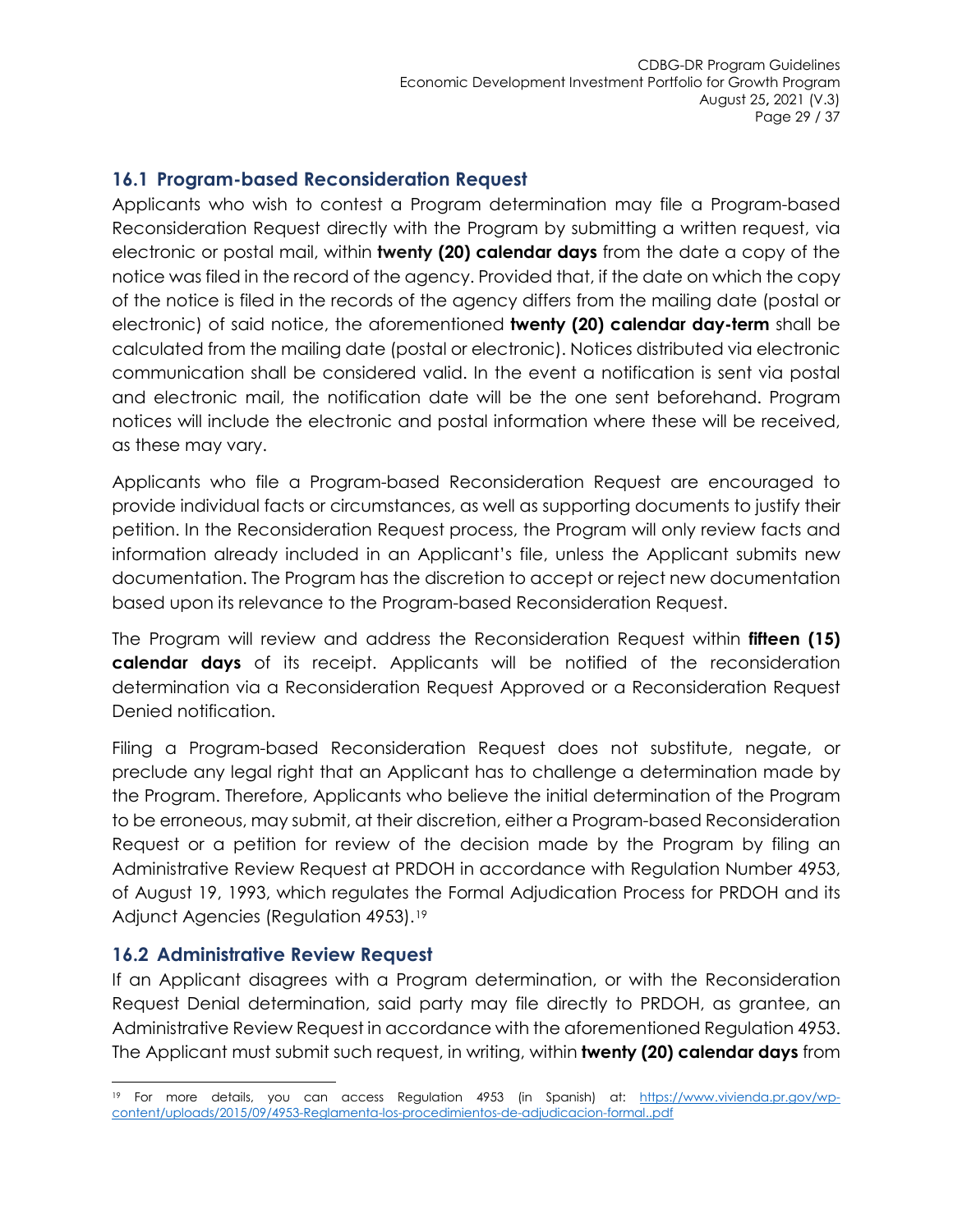the date a copy of the Program determination or a Reconsideration Request Denial determination notice was filed in the record of the agency. Provided, that if the date on which the copy of the notice is filed in the record of the agency differs from the mailing date (postal or electronic), the aforementioned **twenty (20) calendar day-term** shall be calculated from the mailing date (postal or electronic). Notices distributed via electronic communication shall be considered valid. In the event a notification is sent via postal and electronic mail, the notification date will be the one sent beforehand. Submit the request via e-mail to: [LegalCDBG@vivienda.pr.gov;](mailto:LegalCDBG@vivienda.pr.gov) via postal mail to: CDBG-DR Legal Division, P.O. Box 21365, San Juan, PR 00928-1365; or in person at PRDOH's Headquarters at: CDBG-DR Legal Division, 606 Barbosa Avenue, Juan C. Cordero Davila Building, Río Piedras, P.R. 00918.

If the Applicant disagrees with any **final** written determination on an Administrative Review Request notified by PRDOH after completing the Administrative Adjudicative Procedure, said party may file a Judicial Review petition before the Court of Appeals of Puerto Rico within **thirty (30) calendar days** after a copy of the notice has been filed. See Act No. 201-2003, as amended, known as the Judiciary Act of the Commonwealth of Puerto Rico of 2003, 4 LPRA § 24 *et seq.*, and section 4.2 of Act 38-2017, as amended, known as the Uniform Administrative Procedures Act of the Government of Puerto Rico, 3 LPRA § 9672.

## <span id="page-29-0"></span>**17 Job Pirating**

Job pirating is prohibited under Section 588 of the Quality Housing and Work Responsibility Act of 1998, Title V of P. L. 105-276. Job Pirating refers to the use of Federal funds to lure or attract a business and its jobs from one labor market to another.[20](#page-29-1)

CDBG funds may not be used to assist for-profit businesses, including expansions, as well as infrastructure improvement projects or business incubator projects designated to facilitate business relocation, if:

- The funding will be used to assist directly in the relocation of a plant, facility, or operation; and
- The relocation is likely to result in a significant loss of jobs in the labor market area from which the relocation occurs.

<span id="page-29-1"></span> <sup>20</sup> The Economic Development Toolkit: A Practical Guide to Constructing Your Economic Development Program. <https://files.hudexchange.info/resources/documents/Economic-Development-Toolkit-Manual.pdf>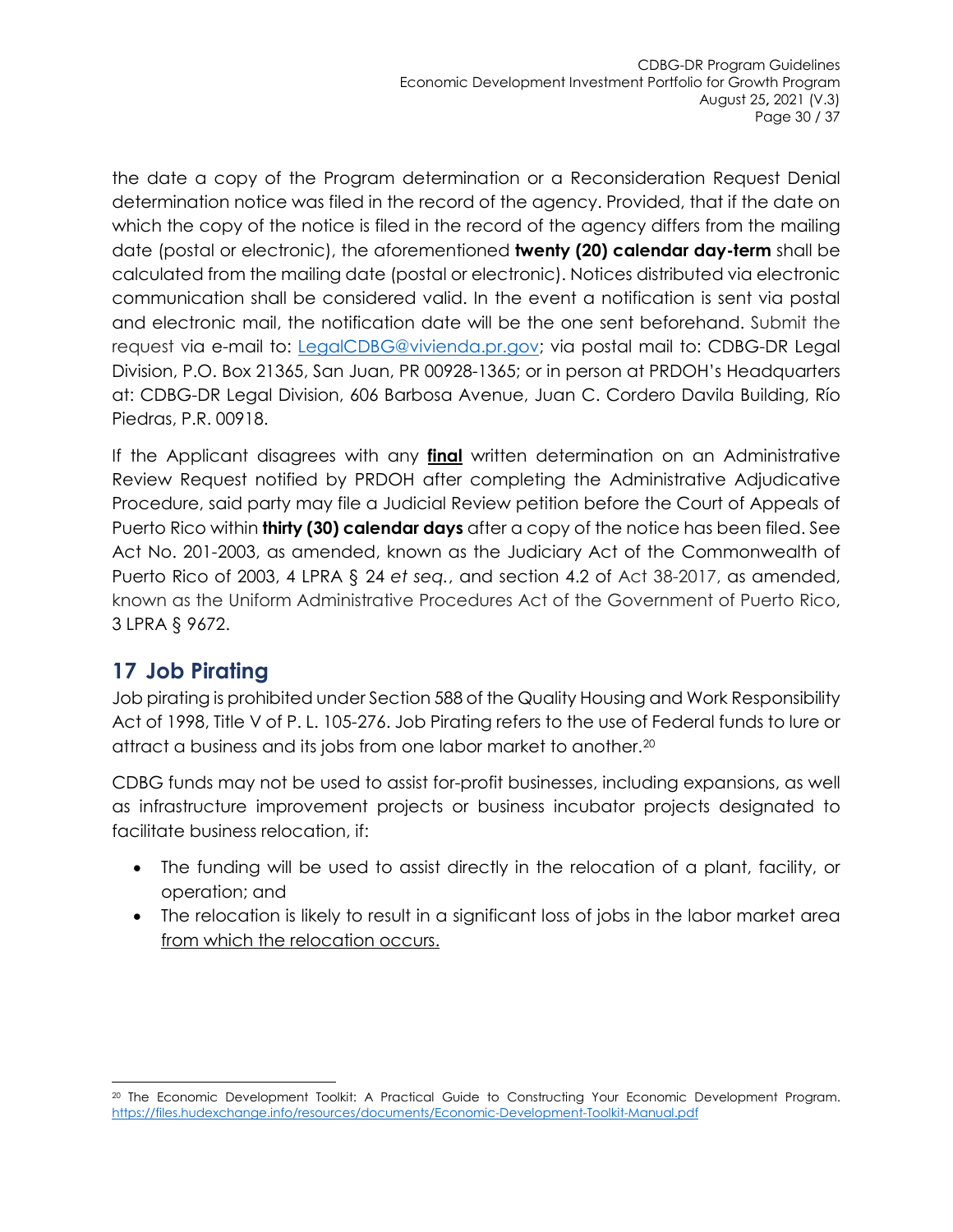## <span id="page-30-0"></span>**18 General Provisions**

#### <span id="page-30-1"></span>**18.1 Program Guidelines Scope**

This document sets forth the policy governing the Program. These program guidelines are intended to aid and provide program activity guidance in Program implementation and closeout and should not be construed as exhaustive instructions. All Program activities must comply with the policies hereby stated. In addition, all Program staff must adhere to established program procedures and all federal and state laws and regulations in effect, as applicable, in the execution of Program activities.

However, PRDOH reserves the faculty to authorize, in its sole discretion, the granting of Program benefits to any Applicant, only when exceptional circumstances, not contemplated in these, justify it. Such faculty will be exercised on a case-by-case basis in compliance with local, state, and federal requirements. PRDOH is in no way obligated to grant the Program benefits in said cases.

#### <span id="page-30-2"></span>**18.2 Program Guidelines Amendments**

PRDOH reserves the right to modify the policies established in these guidelines if the program guidelines, as written, do not reflect the intended policy or cause procedures to be impracticable, among any other circumstances. If an amended version of these guidelines is approved, the amended version fully supersedes all other previous versions and should be used as the basis for the evaluation of all situations encountered in the implementation and/or continuance of the Program from the date of its issuance, that is, the date that appears on the cover of these guidelines. Each version of the program guidelines will contain a detailed version control log that outlines any substantive amendment, inclusions and/or changes.

#### <span id="page-30-3"></span>**18.3 Disaster Impacted Areas**

As described in the initial Action Plan, and its amendments, the Government of Puerto Rico will use CDBG-DR funds solely for necessary expenses related to disaster relief, longterm recovery, restoration of housing, infrastructure, and economic revitalization in the impacted and distressed areas in Puerto Rico as identified in disaster declaration numbers DR-4336 and DR-4339. Through the Federal Register Vol. 83, No. 157 (August 14, 2018), 83 FR 40314, HUD identified that, for Puerto Rico, all components of the Island are considered "most impacted and distressed" areas. Therefore, these guidelines apply to all 78 municipalities of Puerto Rico.

#### <span id="page-30-4"></span>**18.4 Extension of Deadlines**

The Program could extend deadlines on a case-by-case basis. The Program may decline to extend a deadline if such extension will jeopardize the Program's completion schedule or the schedule of an individual construction project. The aforementioned strictly applies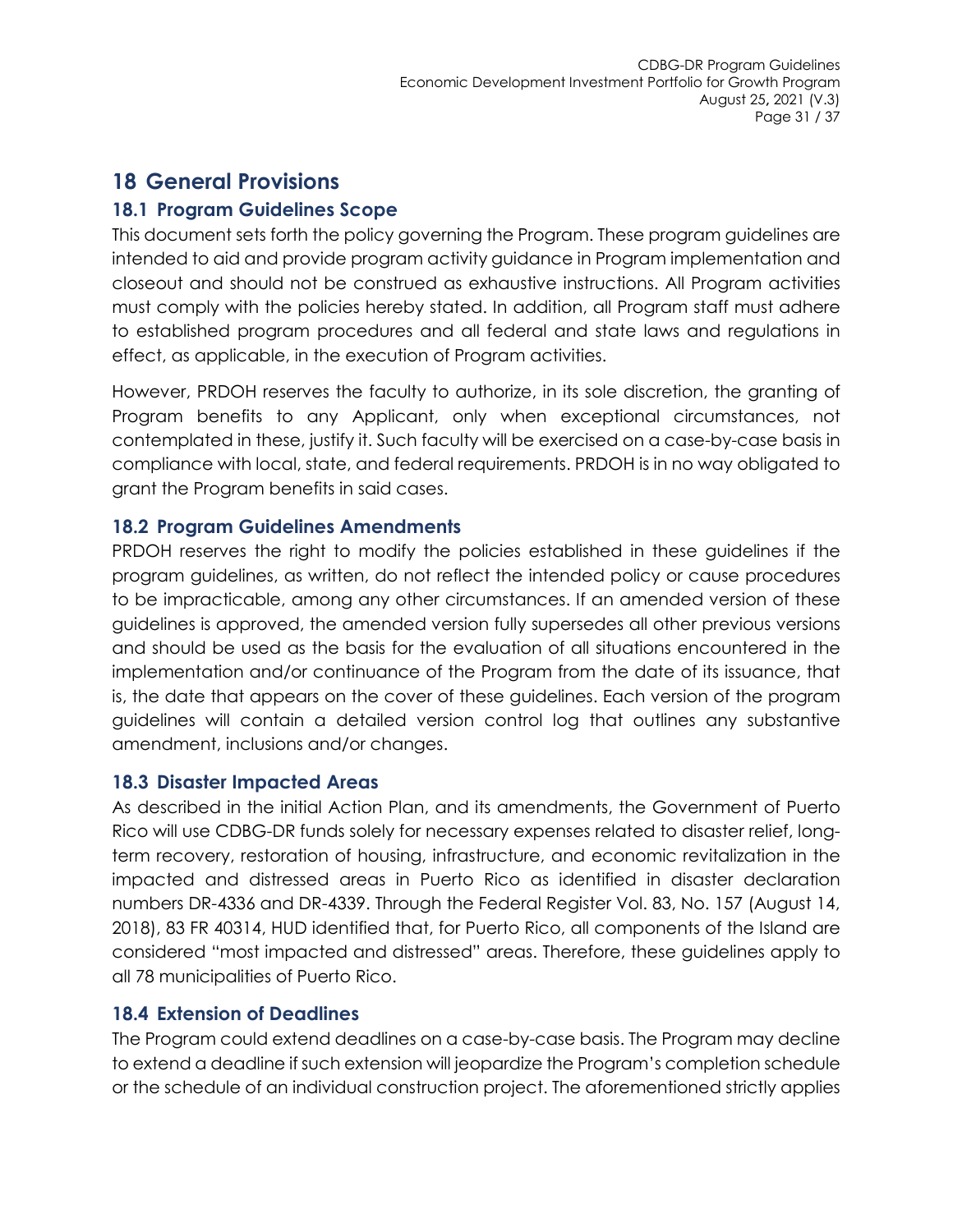to program deadlines or established program terms. Under no circumstance(s) does the faculty to extend deadlines apply to the established terms of time in these guidelines or any applicable federal or state law or regulation, or to the terms of times established in these guidelines to request a Program-based Reconsideration, Administrative Review and/or Judicial Review.

#### <span id="page-31-0"></span>**18.5 Established Periods of Time**

Unless otherwise specified, all established periods of time addressed in this and all CDBG-DR Program Guidelines will be considered calendar days. On this matter, PRDOH, as grantee, will follow Rule 68.1 of the Rules of Civil Procedure of Puerto Rico, 32 LPRA Ap. V, R. 68.1.

#### <span id="page-31-1"></span>**18.6 Written Notifications**

All determinations made by the Program will be notified in writing. If an applicant believes that any determination was made without being written, the applicant may request that such decision be made in writing and duly substantiated.

#### <span id="page-31-2"></span>**18.7 Conflict of Interest**

As stated in the Federal Register Vol. 83, No. 28 (February 9, 2018), 83 FR 5844, Federal regulations require that State grantees, in the direct Grant administration and means of carrying out eligible activities, be responsible with program administrative requirements, including those established in 24 C.F.R. §570.489(h) related to conflicts of interest.

Several federal and state conflict of interest laws can govern CDBG-DR assisted activities. Therefore, PRDOH has enacted the Conflict of Interest and Standards of Conduct Policy (**COI Policy**) in conformity with the following applicable federal and state regulations:

- 1. HUD conflict of interest regulations, 24 C.F.R. §570.611 and 24 C.F.R. §85.36;
- 2. The Uniform Administrative Requirements, Cost Principles, and Audit Requirements for Federal Awards, 2 C.F.R. Part 200 at § 200.112 and §200.318 (c)(1);
- 3. Puerto Rico Department of Housing Organic Act, Act 97 of June 10, 1972, as amended, 3 LPRA. § 441 *et seq.;*
- 4. The Anti-Corruption Code for the New Puerto Rico, Act No. 2-2018, as amended; 3 LPRA § 1881 *et seq*.; and
- 5. The Puerto Rico Government Ethics Act of 2011, Act 1-2012, as amended. 3 LPRA § 1854 *et seq*.

The COI Policy outlines PRDOH's responsibility, in its role as grantee, to identify, evaluate, disclose and manage apparent, potential or actual conflicts of interest related to CDBG-DR funded projects, activities and/or operations. Said Policy is intended to serve as guidance for the identification of apparent, potential or actual conflicts of interest in all CDBG-DR assisted activities and/or operations. In accordance with 24 C.F.R. § 570.489,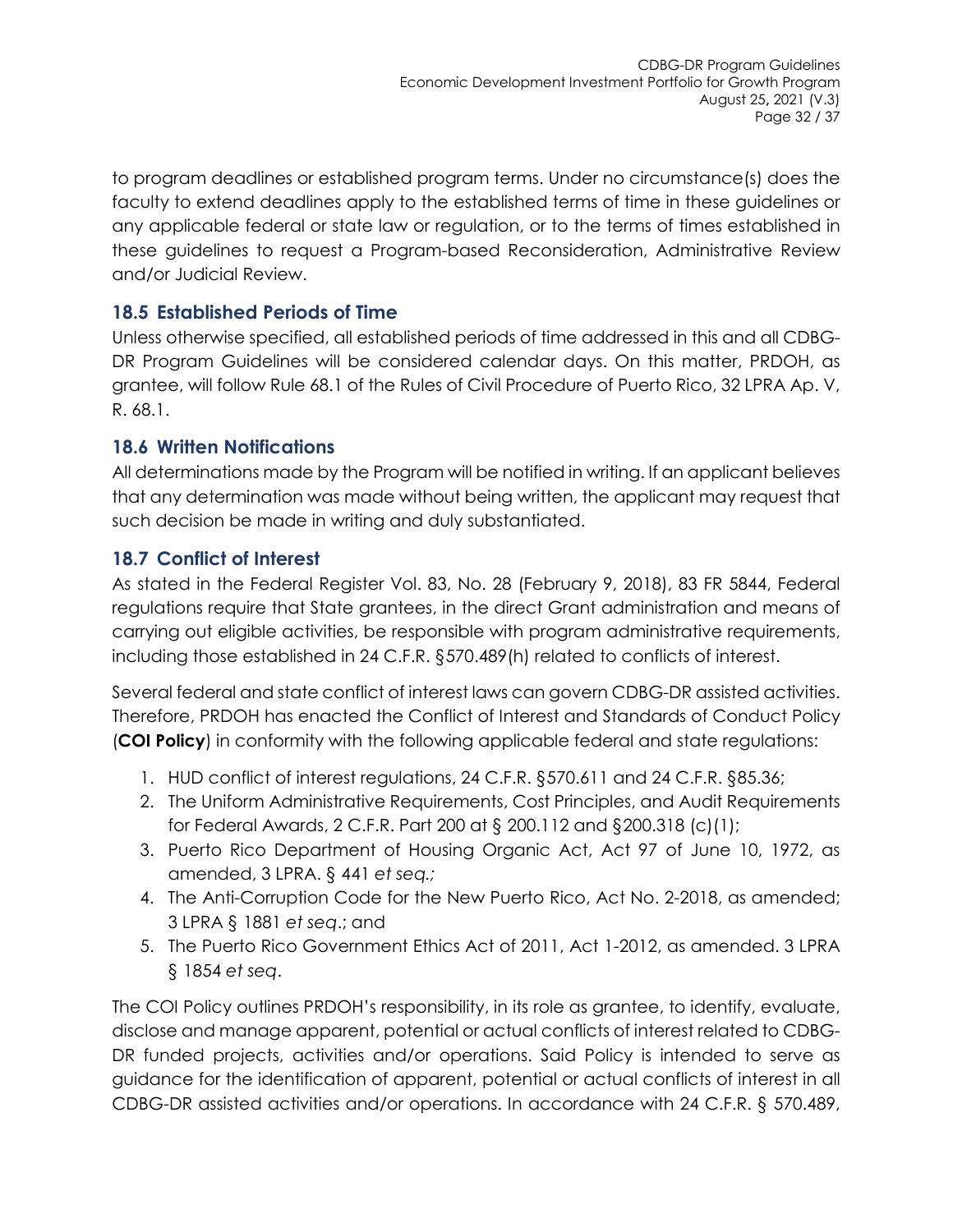the COI Policy also includes standards of conduct governing employees engaged in the award or administration of contracts.

As defined in the COI Policy, a conflict of interest is a situation in which any person who is a public servant, employee, agent, consultant, officer, or elected official or appointed official of the PRDOH, or of any designated public agencies, or of Subrecipients that are receiving funds under the CDBG-DR Program may obtain a financial or personal interest or benefit that is or could be reasonably incompatible with the public interest, either for themselves, or with those whom they have business, or an organization which employs or is about to employ any of the parties indicated herein, or a member of their family unit during their tenure or for **two (2) years** after.

Such conflicts of interests will not be tolerated by PRDOH. Program officials, their employees, agents and/or designees are subject to state ethic laws and regulations, including, but not limited to Puerto Rico Government Ethics Act of 2011, Act 1-2012, as amended, in regard to their conduct in the administration, granting of awards and program activities.

According to the aforementioned Act, no public servant shall intervene, either directly or indirectly, in any matter in which they have a conflict of interests that may result in their benefit. No public servant shall intervene, directly or indirectly, in any matter in which any member of their family unit, relative, partner or housemate has a conflict of interest that may result in benefit for any of the abovementioned. In the case that any of the abovementioned relationships has ended during the **two (2) years** preceding the appointment of the public servant, they shall not intervene, either directly or indirectly, in any matter related to them until **two (2) years** have elapsed after their appointment. This prohibition shall remain in effect insofar as the beneficial ties with the public servant exist. Once the beneficial ties end, the public servant shall not intervene, either directly or indirectly, in such matter until **two (2) years** have elapsed.

The above conflict of interest statement does not necessarily preclude PRDOH Program officials, their employees, agents and/or designees from receiving assistance from the Program. On a case-by-case basis, PRDOH Program officials, their employees, agents and/or designees may still be eligible to apply and to receive assistance from the Program if the applicant meets all Program eligibility criteria as stated in these guidelines. PRDOH Program officials, their employees, agents and/or designees should disclose their relationship with PRDOH at the time of their application.

The COI Policy and all CDBG-DR Program policies are available in English and Spanish on the PRDOH website at: <https://www.cdbg-dr.pr.gov/en/resources/policies/> and [https://www.cdbg-dr.pr.gov/recursos/politicas/.](https://www.cdbg-dr.pr.gov/recursos/politicas/)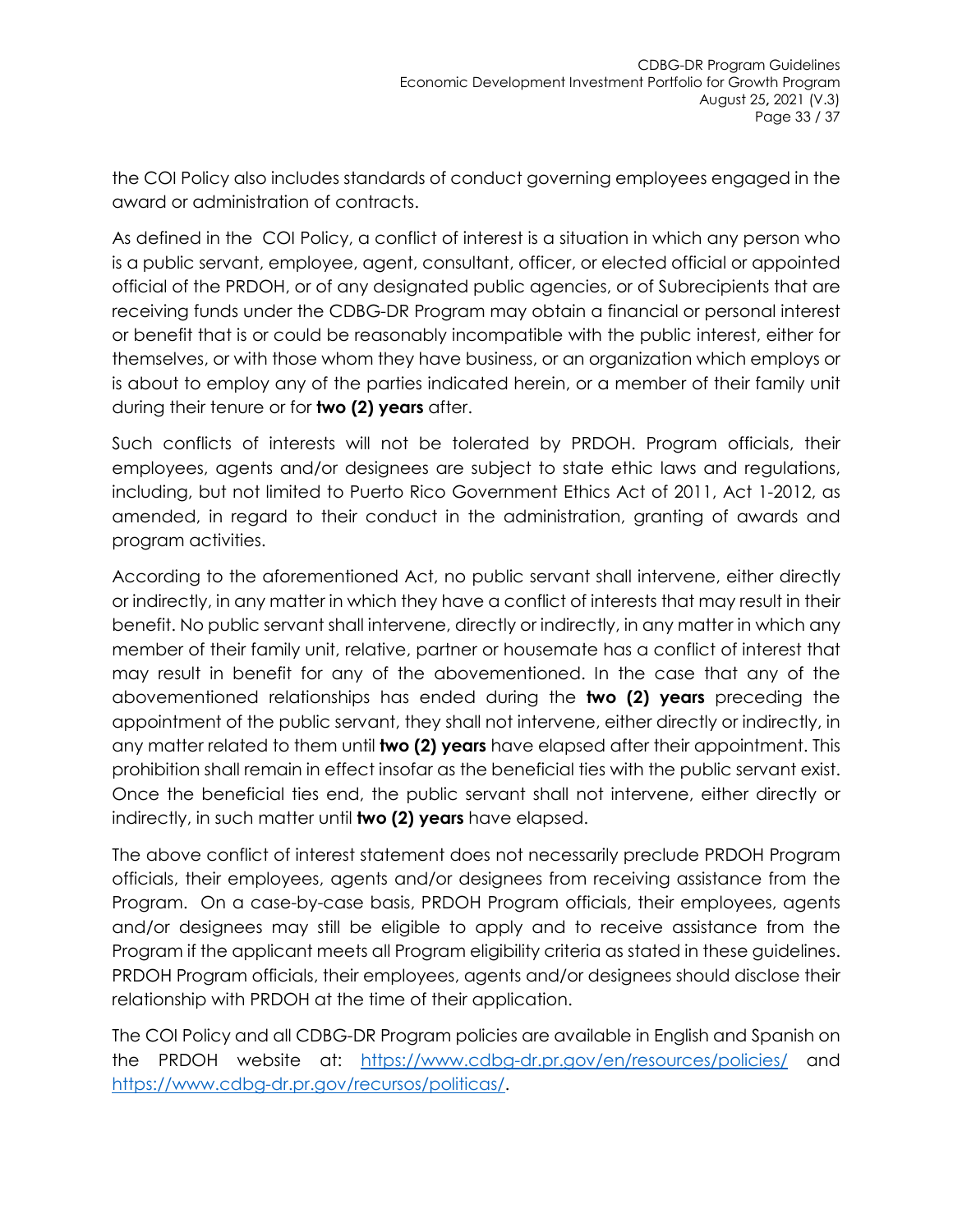#### <span id="page-33-0"></span>**18.8 Citizen Participation**

Throughout the duration of the grant, all citizen comments on PRDOH's published Action Plan, any substantial amendments to the Action Plan, performance reports and/or other issues related to the general administration of CDBG-DR funds, including all programs funded by this grant, are welcomed.

Citizen comments may be submitted through any of the following means:

- **Via phone:** 1-833-234-CDBG or 1-833-234-2324 (TTY: 787-522-5950) Attention hours: Monday – Friday from 8:00 a.m. to 5:00 p.m.
- **Via email at**: [infoCDBG@vivienda.pr.gov](mailto:infoCDBG@vivienda.pr.gov)
- **Online at**: <https://www.cdbg-dr.pr.gov/en/contact/> (English) <https://www.cdbg-dr.pr.gov/contact/> (Spanish)
- **In writing at**: Puerto Rico CDBG-DR Program P.O. Box 21365 San Juan, PR 00928-1365

The Citizen Participation Plan and all CDBG-DR Program policies are available in English and Spanish on the PRDOH website at [https://www.cdbg](https://www.cdbg-dr.pr.gov/en/resources/policies/)[dr.pr.gov/en/resources/policies/](https://www.cdbg-dr.pr.gov/en/resources/policies/) and [https://www.cdbg-dr.pr.gov/recursos/politicas/.](https://www.cdbg-dr.pr.gov/recursos/politicas/) For more information on how to contact PRDOH, please refer to [www.cdbg-dr.pr.gov.](http://www.cdbg-dr.pr.gov/)

#### <span id="page-33-1"></span>**18.9 Citizen Complaints**

As part of addressing Puerto Rico's long-term recovery needs, citizen complaints on any issues related to the general administration of CDBG-DR funds are welcome throughout the duration of the grant. It is PRDOH's responsibility, as grantee, to ensure that all complaints are dealt with promptly and consistently and at a minimum, to provide a timely, substantive written response to every **written** complaint within **fifteen (15) calendar days**, where practicable, as a CDBG grant recipient. See 24 C.F.R. § 570.486(a)(7).

Citizens who wish to submit formal complaints related to CDBG-DR funded activities may do so through any of the following means:

- **Via email at:** [LegalCDBG@vivienda.pr.gov](mailto:LegalCDBG@vivienda.pr.gov) • **Online at:** <https://cdbg-dr.pr.gov/en/complaints/>(English) <https://cdbg-dr.pr.gov/quejas/>(Spanish)
- **In writing at:** Puerto Rico CDBG-DR Program Attn: CDBG-DR Legal Division-Complaints P.O. Box 21365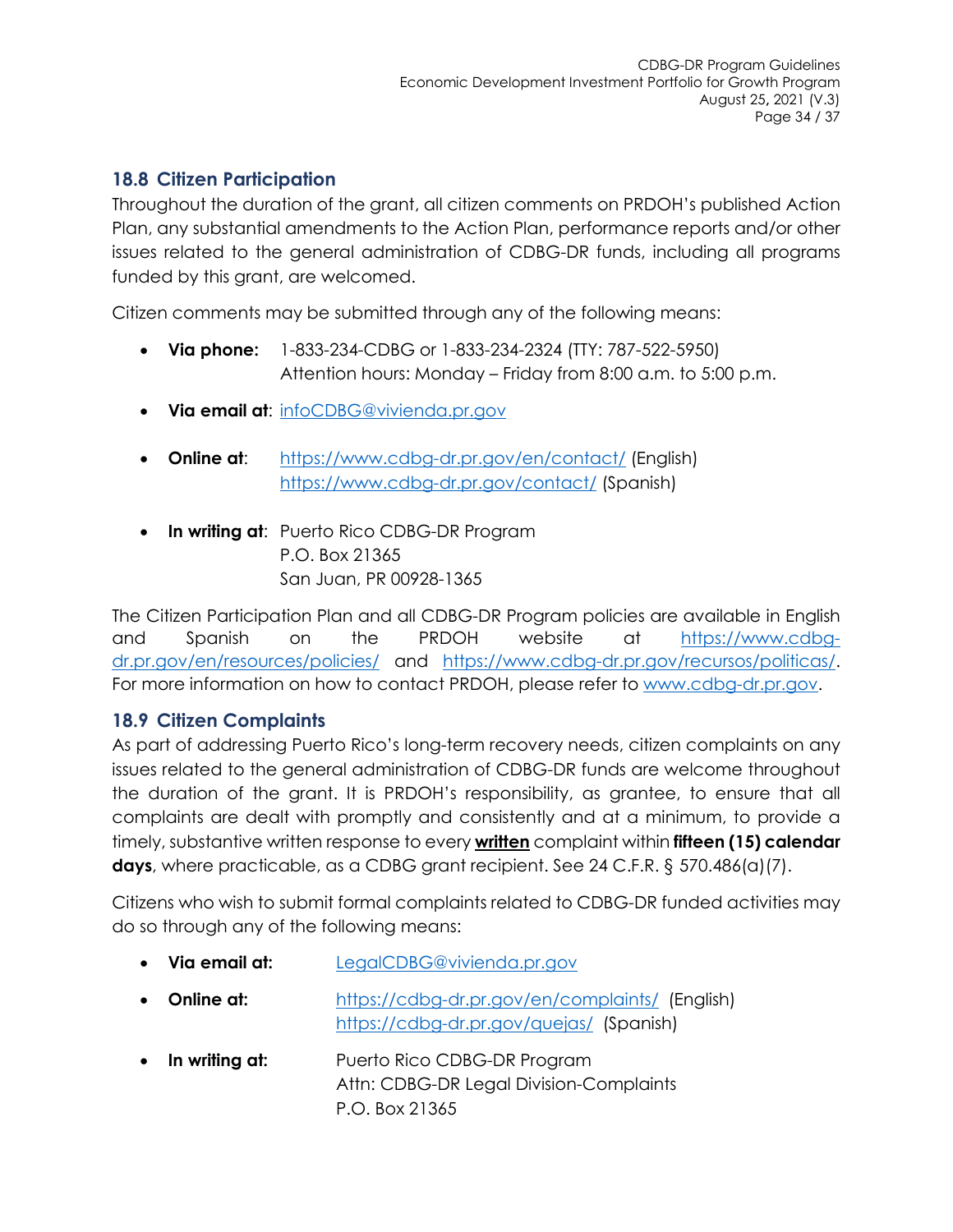#### San Juan, PR 00928-1365

Although formal complaints are required to be submitted in writing, complaints may also be received verbally and by other means necessary, as applicable, when PRDOH determines that the citizen's particular circumstances do not allow the complainant to submit a written complaint. However, in these instances, PRDOH shall convert these complaints into written form. These alternate methods include, but are not limited to:

- Via telephone\*: 1-833-234-CDBG or 1-833-234-2324 (TTY: 787-522-5950)
- In-person at\*: PRDOH Headquarters Office or Program-Specific Intake Centers

\*Attention hours: Monday – Friday from 8:00 a.m. to 5:00 p.m.[21](#page-34-1)

The Citizen Complaints Policy and all CDBG-DR Program policies are available in English and Spanish on the PRDOH website at [https://www.cdbg](https://www.cdbg-dr.pr.gov/en/resources/policies/general-policies/)[dr.pr.gov/en/resources/policies/general-policies/](https://www.cdbg-dr.pr.gov/en/resources/policies/general-policies/) and [https://www.cdbg](https://www.cdbg-dr.pr.gov/recursos/politicas/politicas-generales/)[dr.pr.gov/recursos/politicas/politicas-generales/.](https://www.cdbg-dr.pr.gov/recursos/politicas/politicas-generales/)

#### <span id="page-34-0"></span>**18.10 Anti-Fraud, Waste, Abuse or Mismanagement**

PRDOH, as grantee, is committed to the responsible management of CDBG-DR funds by being a good advocate of the resources while maintaining a comprehensive policy for preventing, detecting, reporting, and rectifying fraud, waste, abuse, or mismanagement.

Pursuant to 83 FR 40314, PRDOH implements adequate measures to detect and prevent fraud, waste, abuse, or mismanagement in all programs administered with CDBG-DR funds as well as encourages any individual who is aware or suspects any kind of conduct or activity that may be considered an act of fraud, waste, abuse, or mismanagement, regarding the CDBG-DR Program, to report such acts to the CDBG-DR Internal Audit Office, directly to the Office of Inspector General (**OIG**) at HUD, or any local or federal law enforcement agency.

The Anti-Fraud, Waste, Abuse, or Mismanagement Policy (**AFWAM Policy**) is established to prevent, detect and report any acts, or suspected acts, of fraud, waste, abuse, or mismanagement of CDBG-DR funds. This Policy applies to any allegations or irregularities, either known or suspected, that could be considered acts of fraud, waste, abuse, or mismanagement, involving any citizen, previous, current or potential applicant, beneficiary, consultant, contractor, employee, partner, provider, subrecipient, supplier, and/or vendor under the CDBG-DR Program.

<span id="page-34-1"></span> <sup>21</sup> Hours may vary due to COVID-19. PRDOH recommends calling ahead prior to arrival to corroborate.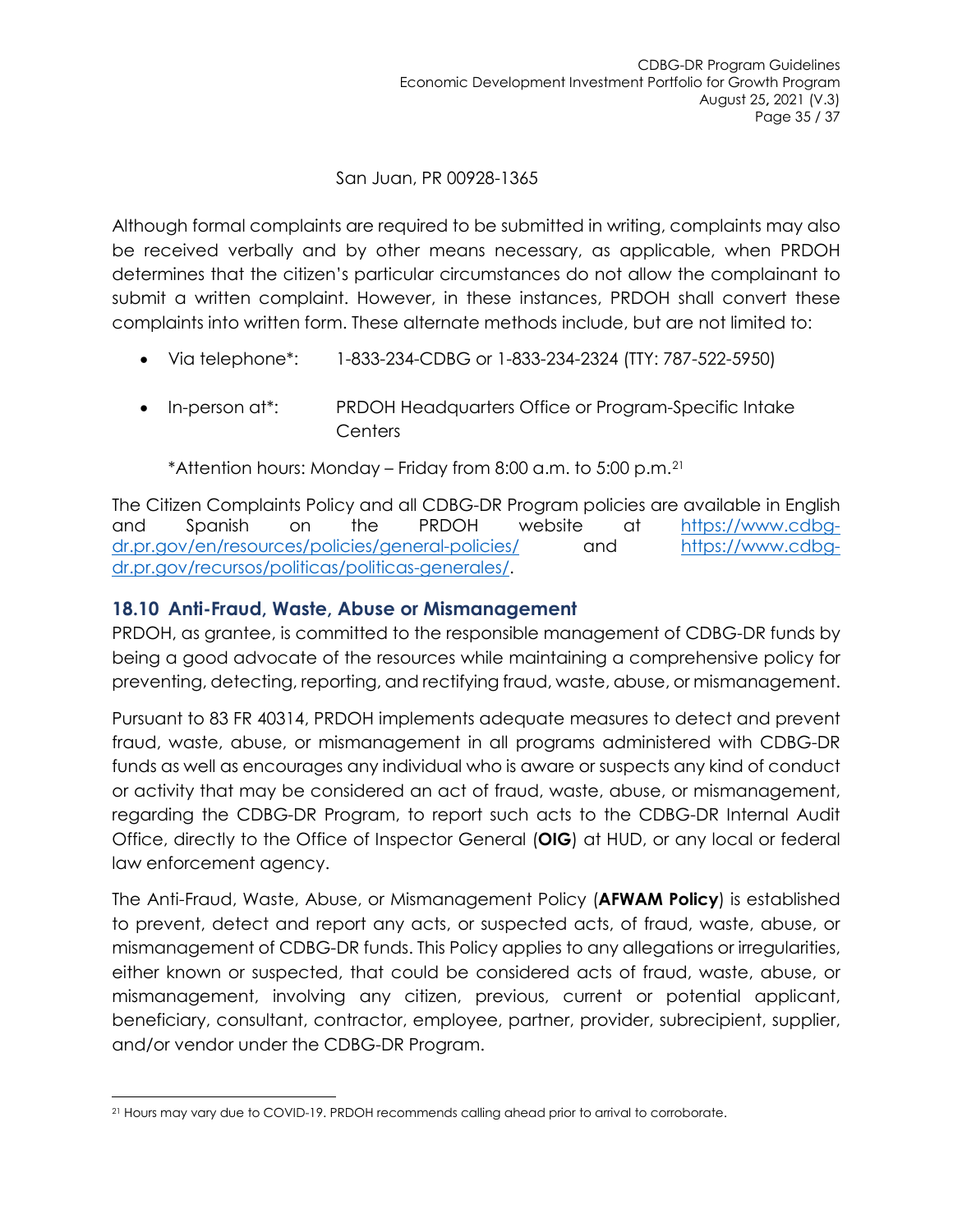| REPORT FRAUD, WASTE, ABUSE, OR MISMANAGEMENT TO PRDOH CDBG-DR |                                                                                                                                                                                                               |  |
|---------------------------------------------------------------|---------------------------------------------------------------------------------------------------------------------------------------------------------------------------------------------------------------|--|
| <b>CDBG-DR Hotline</b>                                        | 787-274-2135 (English/Spanish/TTY)                                                                                                                                                                            |  |
| Postal Mail                                                   | Puerto Rico Department of Housing<br>CDBG-DR Internal Audit Office<br>P.O. BOX 21355<br>San Juan, PR 00928-1355                                                                                               |  |
| Email                                                         | hotlineCDBG@vivienda.pr.gov                                                                                                                                                                                   |  |
| Online                                                        | Filling out the <b>AFWAM Submission Form</b> available in English and<br>https://cdbg-<br>Spanish<br>at a<br>www.cdbg-dr.pr.gov or<br>dr.pr.gov/app/cdbgdrpublic/Fraud                                        |  |
| In person                                                     | Request a meeting with the Deputy Audit Director of the CDBG-DR<br>Internal Audit Office located at PRDOH's Headquarters at 606<br>Barbosa Avenue, Building Juan C. Cordero Dávila, Río Piedras, PR<br>00918. |  |

|                        | REPORT FRAUD, WASTE, ABUSE, OR MISMANAGEMENT DIRECTLY TO HUD OIG |
|------------------------|------------------------------------------------------------------|
| <b>HUD OIG Hotline</b> | 1-800-347-3735 (Toll-Free)                                       |
|                        | 787-766-5868 (Spanish)                                           |
| Postal Mail            | HUD Office of Inspector General (OIG) Hotline                    |
|                        | 451 7th Street SW                                                |
|                        | Washington, D.C. 20410                                           |
| Email                  | HOTLINE@hudoig.gov                                               |
|                        |                                                                  |
| Online                 | https://www.hudoig.gov/hotline                                   |
|                        |                                                                  |

The AFWAM Policy and all CDBG-DR Program policies are available in English and Spanish on the PRDOH website at <https://www.cdbg-dr.pr.gov/en/resources/policies/> and [https://www.cdbg-dr.pr.gov/recursos/politicas/.](https://www.cdbg-dr.pr.gov/recursos/politicas/)

#### <span id="page-35-0"></span>**18.11 Related Laws and Regulations**

These guidelines make reference as to how the provisions of certain laws apply to the Program. However, other related laws may exist which are not included in these Guidelines. This does not negate or preclude the Program from applying the provisions of those laws, nor an applicant from receiving services, when applicable. Moreover, PRDOH can enact, or may have enacted, regulations that address how the laws mentioned in these guidelines are managed. If there are any discrepancies between these guidelines and the laws and/or regulations mentioned in them, then the latter will prevail over the guidelines. If at any time the laws and/or the applicable regulations mentioned in these guidelines are amended, the new provisions will apply to the Program without the need to amend these guidelines.